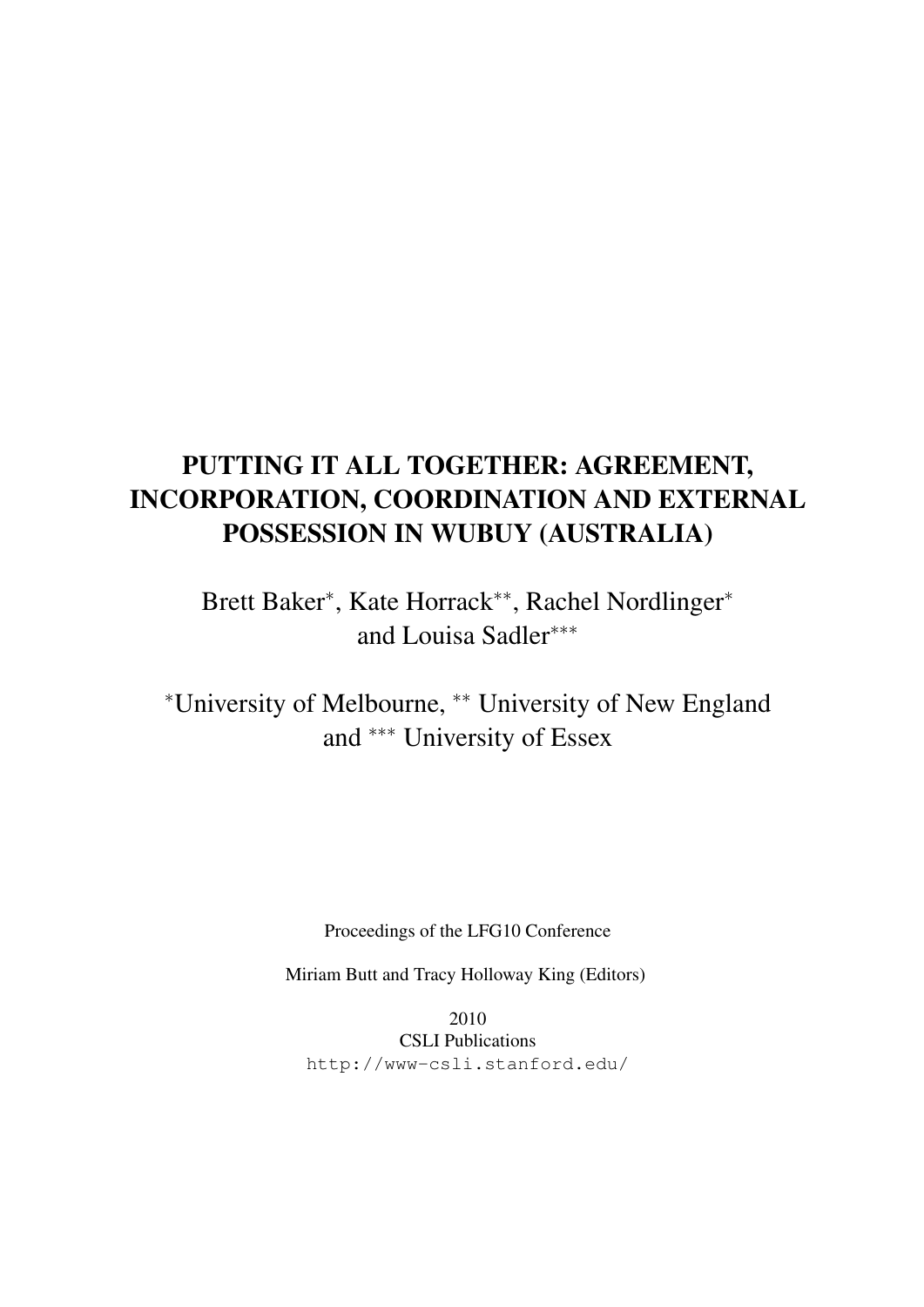#### Abstract

In this paper we examine the interaction of a number of grammatical phenomena in Wubuy, a polysynthetic language from northern Australia, and show how they can be given a comprehensive analysis within the framework of LFG. While each of these phenomena – noun incorporation, verbal agreement, coordination and external possession – has received various treatments within the LFG literature, no one study has addressed the compatibility of these analyses under interaction, despite the fact that they frequently co-occur in the world's languages. We use data from Wubuy to showcase the effects of this interaction, and investigate the implications for LFG and for LFG analyses of polysynthetic languages more generally.

## 1 Introduction

In this paper we examine the interaction of a number of grammatical phenomena in Wubuy, a polysynthetic language from northern Australia, and show how they can be given a comprehensive analysis within the framework of LFG. While each of these phenomena – noun incorporation, verbal agreement, coordination and external possession – has received various treatments within the LFG literature, no one study has addressed the compatibility of these analyses under interaction, despite the fact that they frequently co-occur in the world's languages. We use data from Wubuy to showcase the effects of this interaction, and investigate the implications for LFG. We show how standard LFG treatments of agreement and coordination combine effortlessly with the analysis of incorporation presented in Nordlinger and Sadler (2008) (henceforth NS08) to account for the complex Wubuy data. We also provide an analysis of the external possession construction (building on earlier work in LFG, e.g. Schrock 2007, Lødrup 2009) that can likewise interact appropriately with the rest of the grammar, providing a single unified account of a range of empirical facts. As well as accounting for the Wubuy data, this work has implications for LFG analyses of polysynthetic languages more generally.

## 2 Wubuy

Wubuy (previously known as Nunggubuyu (Heath 1980, 1981, 1984)) is an Australian language of the Gunwinyguan family (Alpher, Evans, & Harvey 2003) which also includes Bininj Gunwok, Ngalakgan, Jawoyn, and others. It is spoken as a primary means of communication by adults over the age of 50 in the small remote community of Numbulwar, NT (c. 60 L1 speakers). It has not been fully acquired by children since the 50s, though many children and young adults understand and use it to varying degrees.<sup>1</sup>

<sup>&</sup>lt;sup>1</sup>The data reported here come from Brett Baker and Kate Horrack's fieldnotes from fieldwork carried out with speakers in Darwin and Numbulwar between July-Sept 2009 and during Baker's previous field trips. (Brett Baker is working on a new grammar of the language.) Examples given here may not be used at the moment without seeking additional permission from Baker, and then giving explicit acknowledgement of the source. Many thanks to Galiliwa Nunggarrgalu, Didamain Uibo, Leonie Murrungun, and especially Ginyibuwa Murrungun for sharing their insights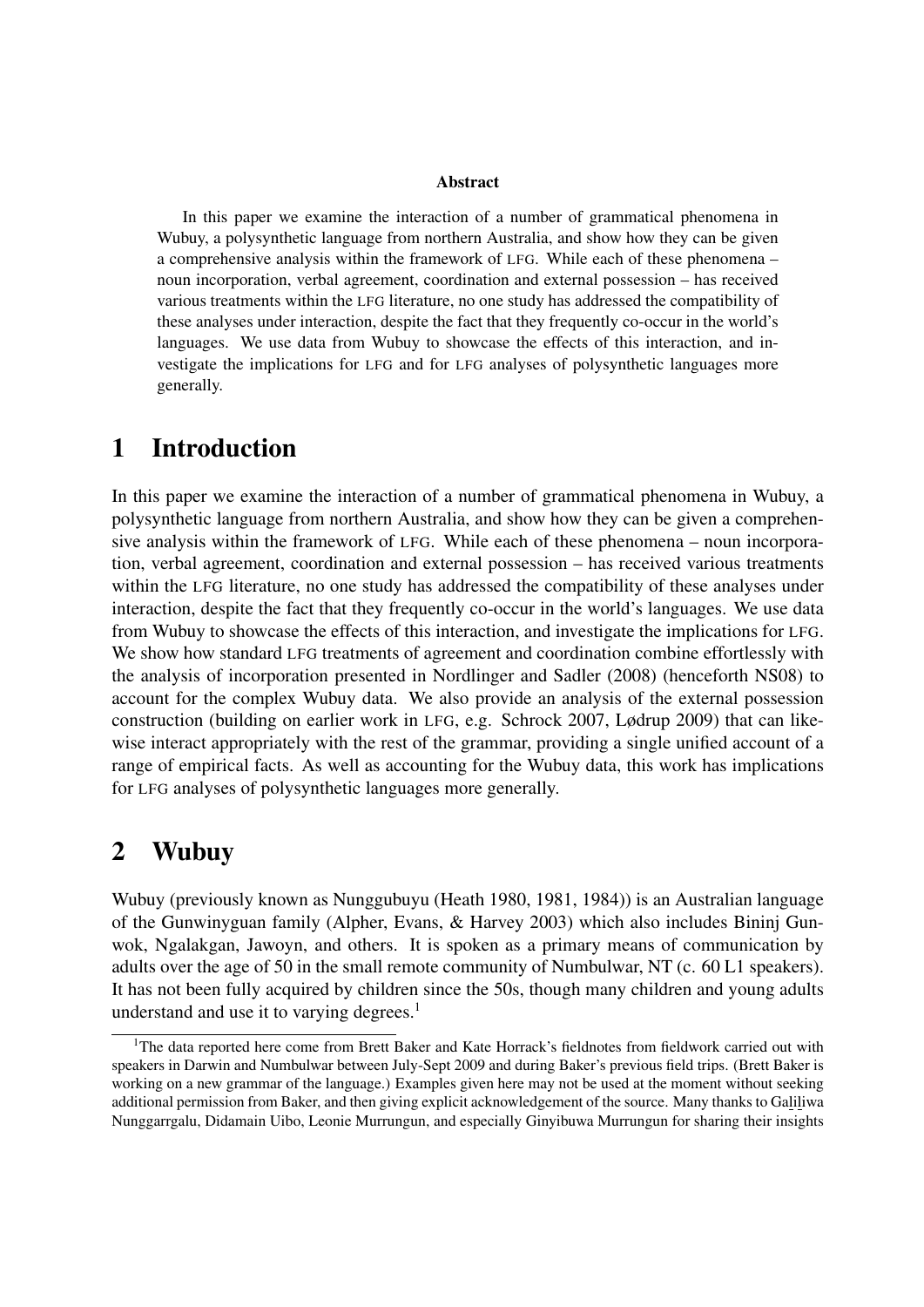## 3 Incorporation in Wubuy: overview

Wubuy, like many polysynthetic languages, allows for productive incorporation of body parts, as shown in the following examples<sup>2</sup> in which we see *-lanarr-* 'nail' (1), *-yarrga-* 'flipper' (2, 3) and *-yirr-* 'foliage' (4) incorporated into the verbal word:<sup>3</sup>

|     | ngayawinyinyung nga-ni-lanarr-wawayuwaa<br>na-lanarr                                           |            |
|-----|------------------------------------------------------------------------------------------------|------------|
|     | MASC.TOP-nail 1SG.GEN 1SG-3MASC-nail-cut.PC                                                    |            |
|     | 'I was cutting off my nails (MASC)'                                                            | <b>IPC</b> |
| (2) | nga-wu-yarrga-nagiina yii-ngarrugalij-*(inyung)<br>1SG-NEUT-flipper-cook.PR FEM.OBL-dugong-GEN |            |
|     | 'I'm cooking the dugong's (FEM FLIPPER (NEUT)'                                                 | <b>IPC</b> |
| (3) | nga-ngu-yarrga-gambana (ngarra-ngarrugalij)<br>1SG-3FEM-flipper-roast.PR FEM.TOP-dugong        |            |
|     | 'I'm roasting the dugong's (FEM) flipper (NEUT)'                                               | EPC        |

(4) *niini-ma-yirr-mangi* 1DUMASC-VEG-foliage-get.PC VEG.TOP-*acacia.sp* VEG.TOP-VEG.REL-leaves-new *mana-wuluru mana-ma-manjarr-gadhuwa* 'We two (excl.) got new leaves (NEUT) of the acacia sp. (VEG)' EPC

In fact, incorporated body parts participate in two different construction types, as these examples demonstrate.<sup>4</sup> The relevant distinction is between the **Internal Part-Whole or Pos**session Construction (IPC) in which the possessum or whole is in construction with the part (and so the possessor is coded solely as an argument of the possessum), and the External Whole/Possessor Construction (EPC) (or Possessor Raising) in which both the whole/possessor and the part/possessee are arguments of the verb. Thus the possessum-possessor relationship can be expressed in two different syntaxes and in both of these it is possible to incorporate the possessum or body part.

In the Internal Possession Construction in (1) and (2), the incorporated body part is itself the direct object argument: the verb agrees with it directly (showing MASC or NEUT, respectively,

into the language.

<sup>&</sup>lt;sup>2</sup>Unless otherwise specified, all of the examples cited here come from (a subset of) the authors' fieldnotes.

<sup>3</sup>Abbreviations: FEM, MASC, NEUT, RESID, VEG, COLL: noun classes feminine, masculine, neuter, residual, vegetable, collective, TOP: topic form of noun class prefix, OBL: oblique form of noun class prefix, REFL: reflexive, REL: relative ('part') form of noun class prefix (a type of oblique marking), LOC: locative, DAT: dative, GEN: genitive, PC: past continuous, PP: past punctual/present perfective, PR: present, PROX: proximate.

<sup>4</sup>Note that, in common with other Gunwinyguan languages, Wubuy allows noun incorporation into both verbs and adjectives. For ease of presentation, in this paper we will focus on incorporation into verbs. We have shown elsewhere that the analysis of incorporation in NS08 extends naturally to an account of incorporation into adjectives also (see Baker and Nordlinger (2008)).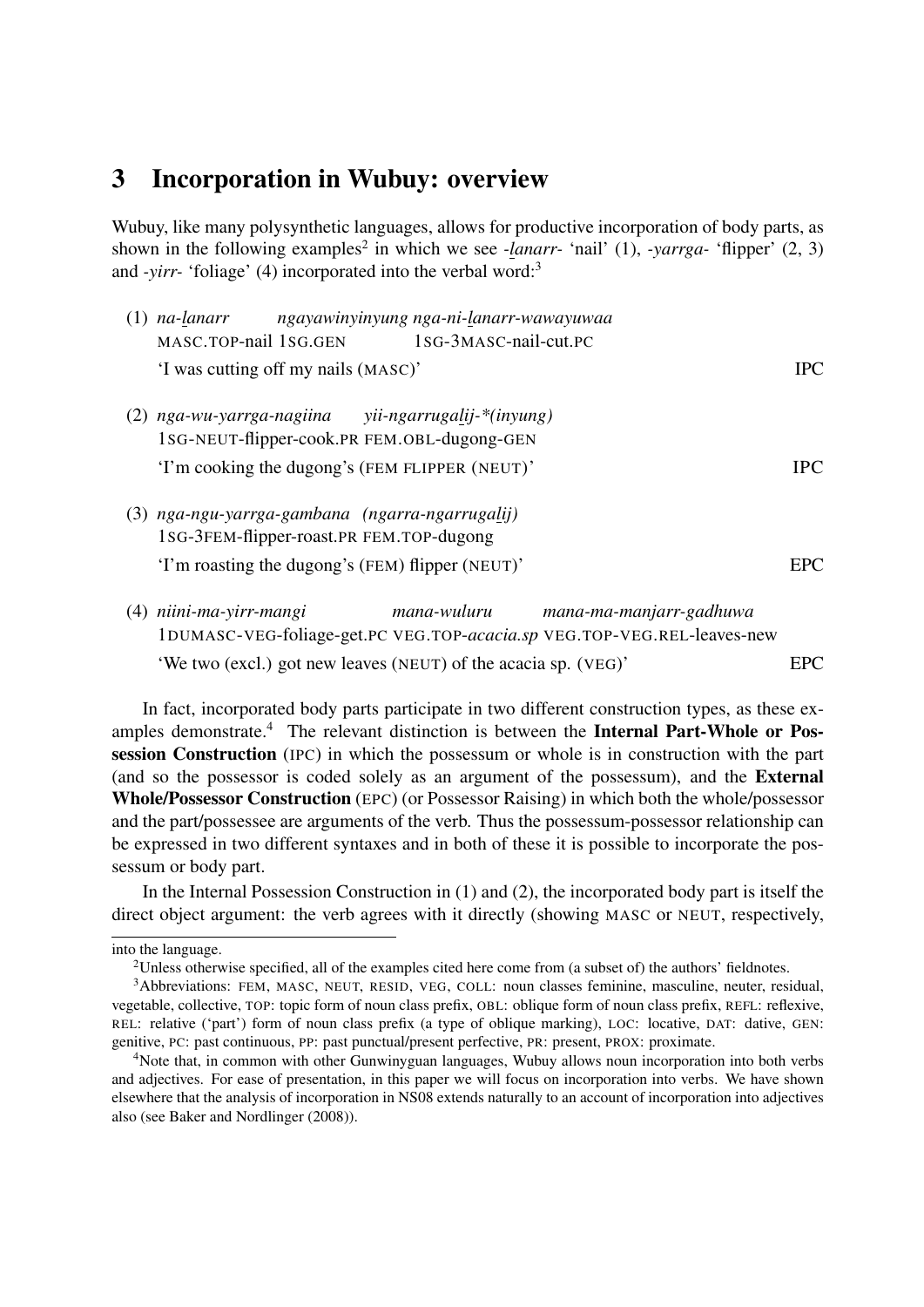object agreement in this case), and a doubled external NP appears in direct (unmarked) case, as is appropriate for (subjects and) direct objects in Wubuy. In the IPC, the possessor must be marked with the genitive case, as (1) and (2) also demonstrate. Example (5) shows that the IPC construction need not involve noun incorporation:

| $(5)$ anaani |                                         | ana-wanja wu-warra-gayiyn                          | (ngayawinyinyung) |            |
|--------------|-----------------------------------------|----------------------------------------------------|-------------------|------------|
|              |                                         | NEUT.PROX NEUT.TOP-arm 3NEUT-DUMMY-ache.PP 1SG.GEN |                   |            |
|              | 'this arm(NEUT) of mine is aching/sore' |                                                    |                   | <b>IPC</b> |

Examples (3) and (4), on the other hand, exhibit the External Possession Construction, in which the whole (or possessor) is encoded as direct object. This is evidenced by (i) the fact that the object verb agreement (in (3), *-ngu-*) shows noun class agreement with 'dugong' (i.e. FEM) and not 'flipper' (NEUT); and (ii) the lack of genitive/oblique case marking on the external possessor NP, which shows it to be a core argument of the verb. The incorporated body part may be doubled by an external NP, which now must appear in oblique case (as in (4) above, and (6), (7) below) showing it *not* to be an object argument of the verb.<sup>5</sup> Example (8) shows that incorporation of the body part is not obligatory in EPC constructions – but that the external NP expressing the part remains in oblique case irrespective of whether or not it is doubled by an incorporated nominal.

|     | (6) ngaya nga-laan-barrlhiyn yii-laan-duj                                                      |      |
|-----|------------------------------------------------------------------------------------------------|------|
|     | 1sG 1sG-knee-sore.REFL.PP MASC.OBL-knee-LOC                                                    |      |
|     | 'I have sore knee(s)/I am sore in the knee(s)/my knee(s) is/are sore.'                         | EPC. |
| (7) | ngu-warraga-wagiwayn,<br>ama-rulbu-rruj<br>3FEMSG/3FEMSG-upper.back-hit.PP VEG.OBL-back-LOC    |      |
|     | 'She hit her in the upper back, in the back.' (6.3)                                            | EPC. |
| (8) | a-lhuganda-rruj<br>ana-ngarrgu nga-rang<br>RESID.TOP-'roo 1sG/RESID-spear.PP NEUT.OBL-shin-LOC |      |
|     | 'I speared the kangaroo in the lower leg.'                                                     | EPC  |

These two incorporation constructions are schematized in (9), in which the bolded elements are those which refer to the part:<sup>6</sup>

(i) *naagi,* MASC.PROX 3MASC-nail-cut.PP MASC.TOP-nail*ni-yarra-wuldhiyn na-yarra*

<sup>5</sup>The relative noun class marking exhibited on the external nominal *mana-ma-manjarr-gadhuwa* in (4) is a type of oblique marking. We discuss relative noun class marking further in 6.

<sup>&</sup>lt;sup>6</sup>Note that, in the interests of clarity, we are focussing only on the incorporation of non-subject arguments in this paper. In fact, Wubuy, like many incorporating languages, allows incorporation of intransitive subjects also, in both IPC and EPC constructions, as illustrated in the following examples.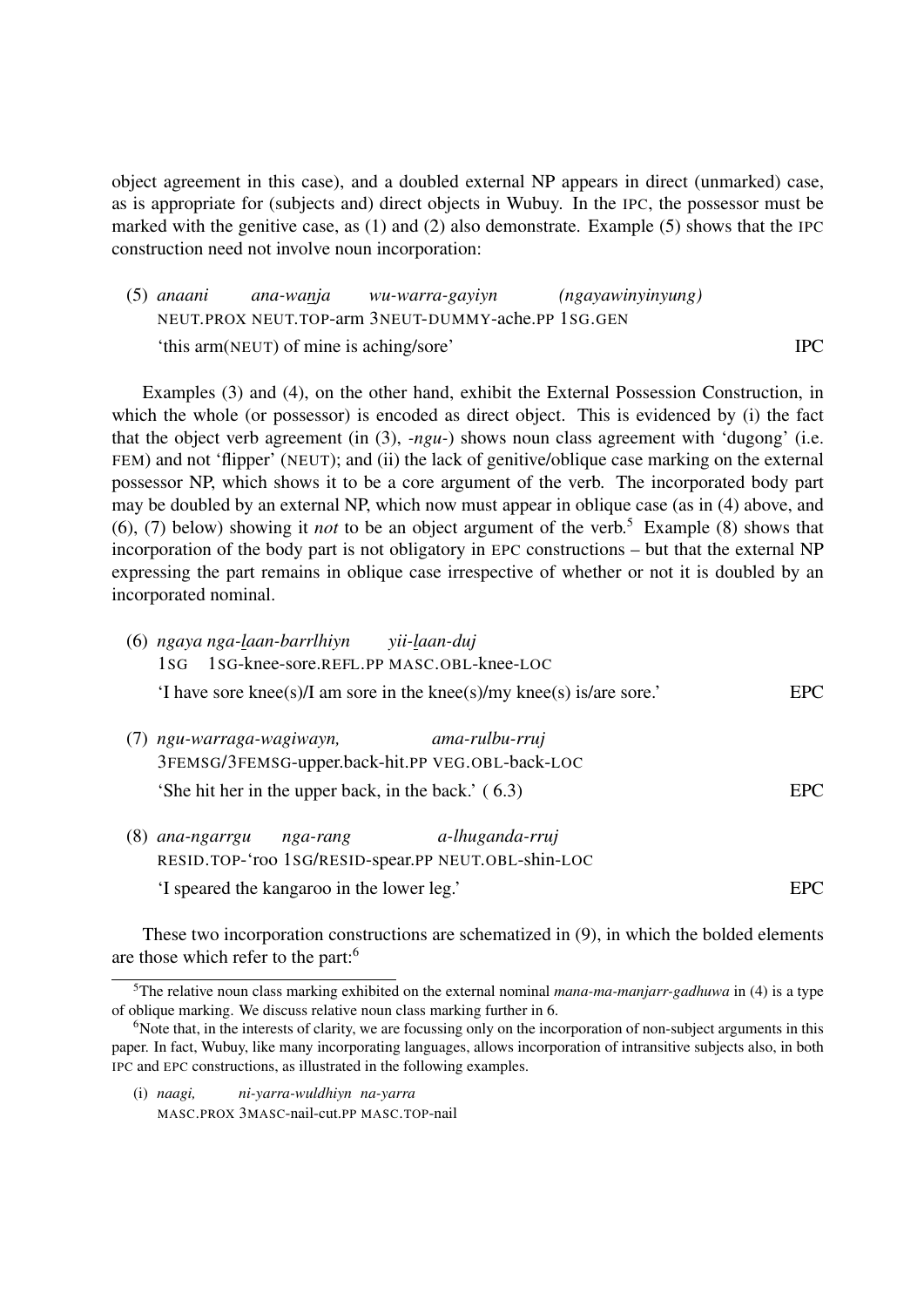#### (9)  $IPC + NI$ : SUBJ-AGR - obj-agr - ni-of-part- VERBSTEM EPC + NI: SUBJ-AGR - OBJ-AGR - ni-of-part- VERBSTEM

Despite the difference in predicate-argument relations, and the morphosyntactic reflexes of this, in both types of incorporation there is no reduction in the valency of the verb (see (1) and (3)). And in both constructions, the incorporated body part can also be doubled by an external noun (see (1) and (6)). We also find external modifiers referring to the incorporated nominal, as in (10) and (11). Thus, both incorporation constructions are clearly of the classifier type (Rosen 1989).

- (10) *nga-ni-lanarr-wawayuwaa (na-)wulawaa* 1SG-3MASC-toenail-cut.PC MASC.TOP-two 'I cut two toenails.' IPC
- (11) ngaya anaani nga-<u>l</u>anarr-wawayuwiini, ngayajbaj anaani 1SG PROX 1SG-toenail-cut.REFL.PC, me.myself PROX 'I cut this/these toenail(s).' EPC

| Part-Whole             |    | Syntactic   Incorporate Part   NI+ Doubling   NI + Modify |          |         |
|------------------------|----|-----------------------------------------------------------|----------|---------|
| <b>Expression Type</b> |    |                                                           |          |         |
| <b>IPC</b>             |    |                                                           |          | 10      |
|                        |    |                                                           |          |         |
| <b>EPC</b>             | Ιŏ | 3                                                         | $\sigma$ | $\perp$ |

#### Table 1: Part Incorporation construction types

In the remainder of the paper we will show how these two different incorporation constructions and their morphosyntactic properties follow straightforwardly from analyses of classifier noun incorporation (NS08) and external possession (e.g. Schrock 2007) in the LFG literature. In section 6 we also provide an analysis of the complex interaction with coordination. Then in section 7 we provide some initial remarks on the semantics.

'The nail(s) (MASC) is/are cut' IPC

(ii) *an'-agalgi* NEUT.TOP-yesterday 1SG-tooth-poke.REFL.PC *nga-ra-yilgiini*

The analysis we present will ultimately need to be extended to include the incorporation of intransitive subjects (e.g. through disjunctions of grammatical functions in the appropriate places). We put this aside for future work, but don't expect it to have any conceptual impact on the basic analysis presented here.

'Yesterday I poked my tooth/I poked myself in the tooth (MASC)' EPC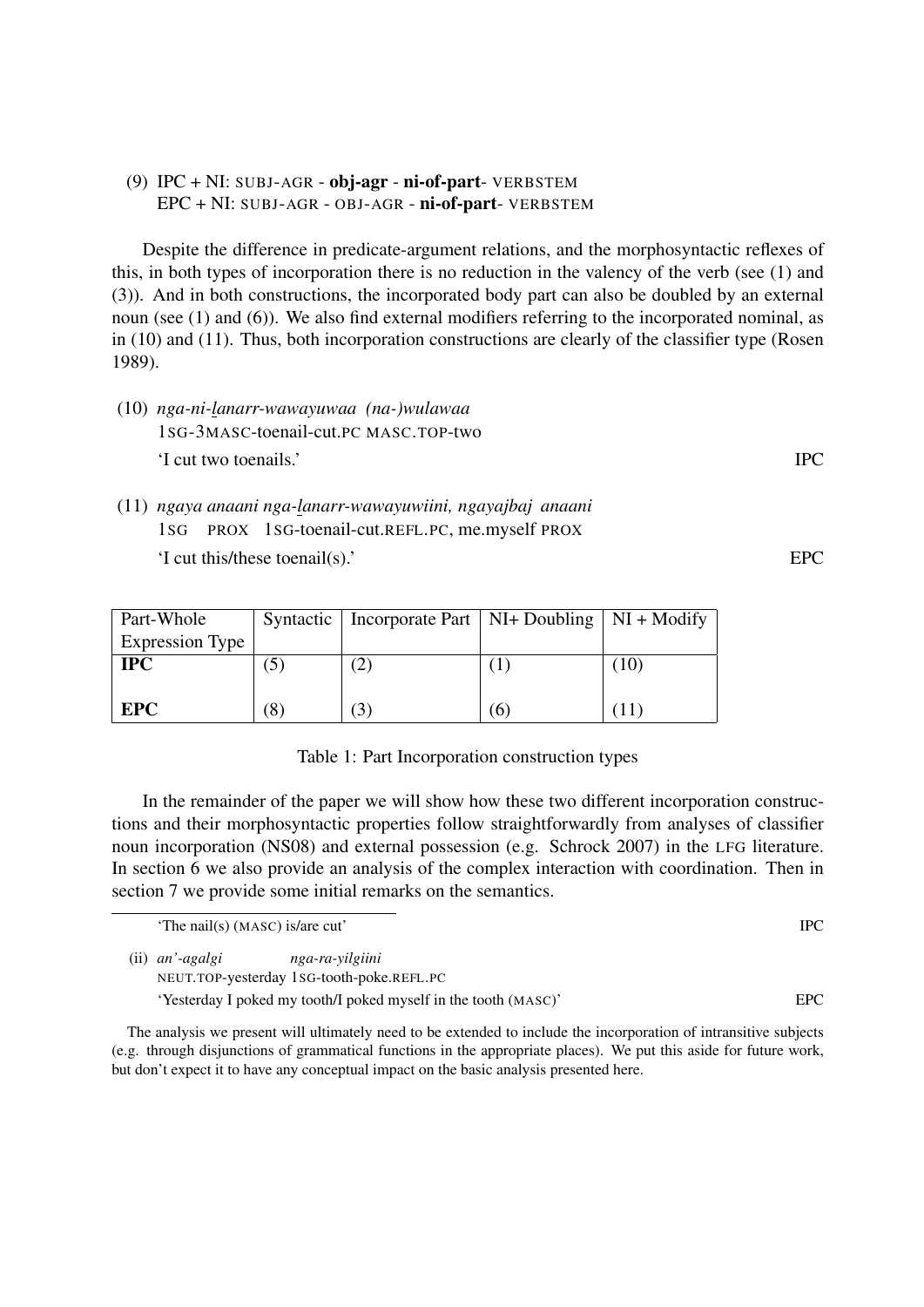## 4 Incorporation and Internal Possession Construction

An analysis of incorporation in an IPC construction, as in (12) below, follows straightforwardly from standard LFG treatments of verbal agreement, and the treatment of noun incorporation presented in NS08.<sup>7</sup> The crucial characteristics of this construction are:

- OBJ agreement with the part/possessum
- part/possessum may undergo NI
- possessor/whole appears in an oblique case (genitive)

Consider an example such as (12). The verb involves four morphs: the first element is a subject (agreement) marker indicating that the SUBJ is 1SG. The second element is an object (agreement) marker, indicating that the OBJ is of NEUT gender. The third element is the incorporated nominal stem *yarrga* 'flipper', and the final element is the verbal stem itself. The nominal corresponding to the possessor of the (incorporated) body-part carries a feminine gender prefix (which also marks the noun as having an oblique (i.e. non-direct) case) and is obligatorily marked with GEN case, as a dependent of the (incorporated) body-part.

(12) *nga-wu-yarrga-nagiina* 1SG-NEUT-flipper-cook.PR *yii-ngarrugalij-\*(inyung)* FEM.OBL-dugong-GEN 'I'm cooking the dugong's flipper' IPC

Building on the analysis of classifier incorporation provided by NS08, we assume that the lexical entry associated with the (fully derived and inflected) verb in (12) is that provided in (13), and that the (simplified) f-structure corresponding to the clause is that in (14). Because this is a case of classifier incorporation, the verb maintains its valency (hence the PRED value in the first line of the lexical entry). The incorporate has the grammatical function status of an OBJ but we allow for the OBJ itself to be a set, which allows for doubling (and for coordination). The PRED value of the IN indicates that the incorporated nominal subcategorises for a POSS function (the 'whole').<sup>8</sup>

| (13) nga-wu-yarrga-nagiina                |                            |
|-------------------------------------------|----------------------------|
| $(\uparrow$ PRED) = 'cook< (SUBJ)(OBJ) >' | verb maintains its valency |

<sup>7</sup>Previous work in LFG on both valence reducing (compounding) and valence preserving (classifier) incorporation includes Ball (2004); Asudeh (2007); Duncan (2007); Nordlinger and Sadler (2008); Baker and Nordlinger (2008) as well as Mohanan (1995); Wescoat (2002) on Hindi and (Manning, 1996; Bresnan, 2001) on West Greenlandic. Discussion of the relationship between our analysis and these alternative approaches is provided in NS08. We build especially on Asudeh (2007) in section 7.

<sup>8</sup>Of course the lexical description in (13) could equally well describe a (monomorphemic) verb with the specific lexical meaning 'cook a flipper': we provide here the full form lexical entry for simplicity but assume that this is the result of some lexical process operating in the morphology to combine the nominal and verbal stems in the case of NI.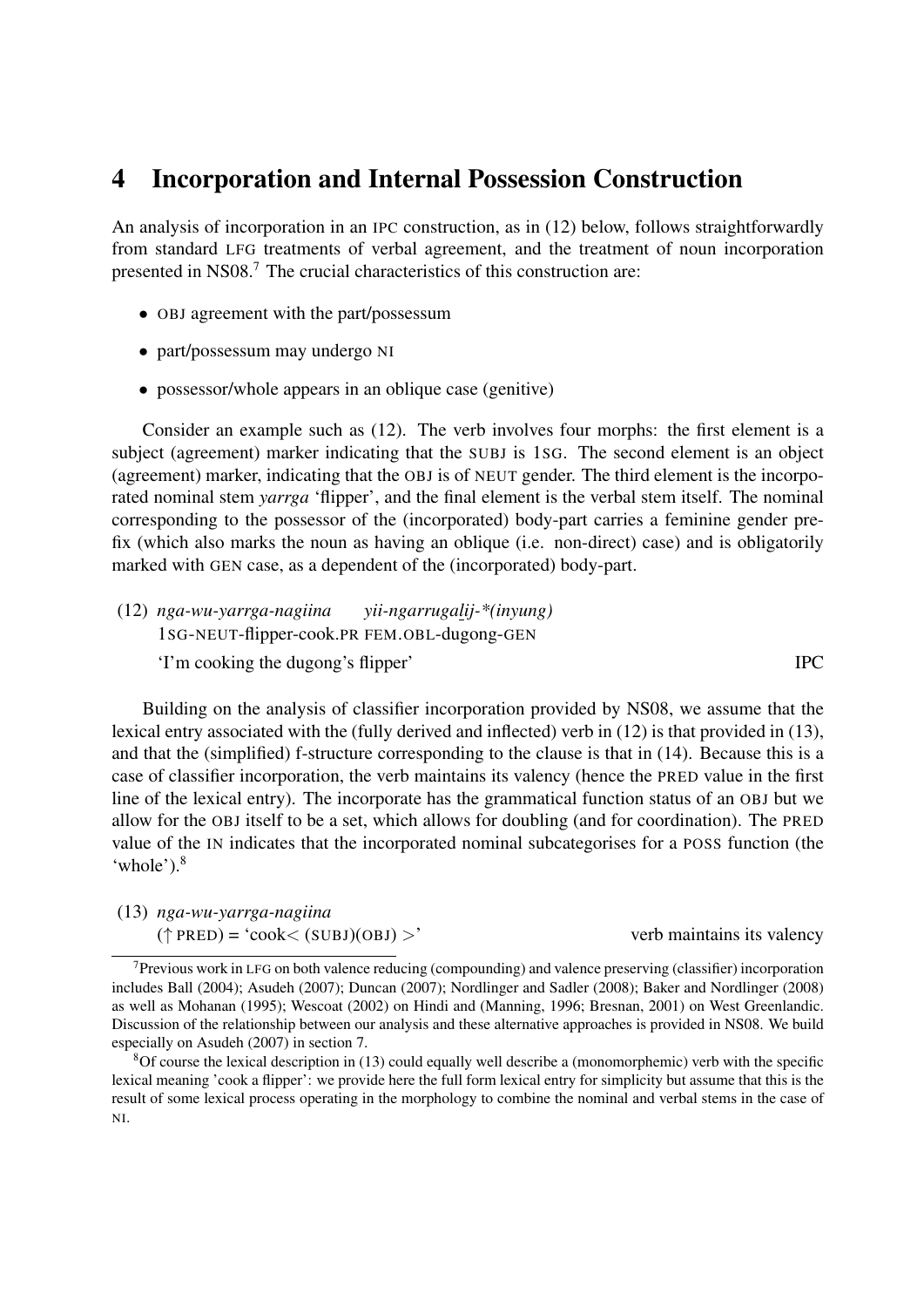```
(† \text{OBJ } (\in) ) = \downarrow(\downarrow PRED) = 'flipper < (POSS)<sup>'</sup> a PRED value for the IN
           (\downarrowINDEX PERS) = 3
           (\downarrowINDEX NUM) = SG
           (\downarrowINDEX GEND) = NEUT
            (\uparrow OBJ INDEX GEND) = NEUT from the OBJ agr marker
            (\uparrow SUBJ INDEX PERS) = 1
            (<sup>\uparrow</sup> SUBJ INDEX NUM) = SG
            (\uparrow SUBJ PRED) = 'PRO'
(14) 
            \overline{1}\overline{1}\overline{1}\overline{1}\overline{1}\mathbf{I}\overline{1}\overline{1}\overline{1}\overline{1}\overline{1}\overline{1}\overline{1}\mathbf{I}\overline{1}\overline{1}\overline{1}\overline{1}\overline{1}\overline{1}\mathbf{I}\overline{1}\overline{1}\overline{1}\overline{1}\overline{1}SUBJ

NUM SG
                                  \vertPERS<sub>1</sub>
                                      PRED 'PRO'
                                                                        1
                                                                        \overline{\phantom{a}}PRED 'COOK< (SUBJ) (OBJ)>'
                OBJ
                               \sqrt{ }\overline{\phantom{a}}\overline{\phantom{a}}\overline{\phantom{a}}\overline{\phantom{a}}\overline{1}\overline{1}\overline{1}\overline{\phantom{a}}\overline{\phantom{a}}\overline{\phantom{a}}\overline{\phantom{a}}\overline{1}\overline{1}\overline{1}\overline{1}PRED 'FLIPPER< (POSS) >'
                                   INDEX
                                                         \sqrt{ }\overline{\phantom{a}}PERS 3
                                                             NUM SG
                                                             GEND NEUT
                                                                                               1
                                                                                               \overline{1}POSS
                                                       \sqrt{ }\overline{\phantom{a}}\overline{\phantom{a}}\overline{1}\overline{\phantom{a}}\overline{\phantom{a}}NUM SG
                                                           PERS<sub>3</sub>
                                                           GEND FEM
                                                           CASE GEN
                                                           PRED 'DUGONG'
                                                                                                        1
                                                                                                        \overline{1}\overline{1}\overline{ }\overline{1}\overline{ }1
                                                                                                             \overline{1}\overline{1}\overline{1}\overline{1}\mathbf{I}\overline{1}\overline{1}\overline{1}\overline{1}\overline{1}\overline{1}\mathbf{I}\overline{1}\overline{1}\overline{1}1
                                                                                                                  \overline{1}\overline{1}\overline{1}\overline{1}\overline{1}\frac{1}{2}\vert\overline{1}\overline{1}\overline{ }\overline{ }\overline{ }\overline{ }\frac{1}{2}\vert\overline{1}\overline{ }\overline{ }\overline{ }\overline{1}\frac{1}{2}\vert\overline{1}\overline{1}\overline{ }\overline{ }
```
The fact that the lexical entry for the verb optionally constructs a set-valued OBJ allows for the doubling of the incorporated noun in examples like (1) (as per the NS08 apposition analysis), and will also allow for coordination of the incorporated noun with an external noun (see section 6 below).

Thus, using existing analyses of classifier incorporation, we can account for the IPC incorporation constructions without further modification required.

## 5 External Possession Construction

Recall that in the external possession construction, it is the whole/possessor which is coded as a direct argument of the verb, and the incorporated (part) noun can be doubled with an external noun in oblique case (as in  $(6)$ ).

(15) *ngarra-ngarrugalij, nga-ngu-yarrga-gambana* FEM.TOP-dugong, 1SG-3FEM-flipper-roast.PR 'I'm roasting the dugong's flipper' EPC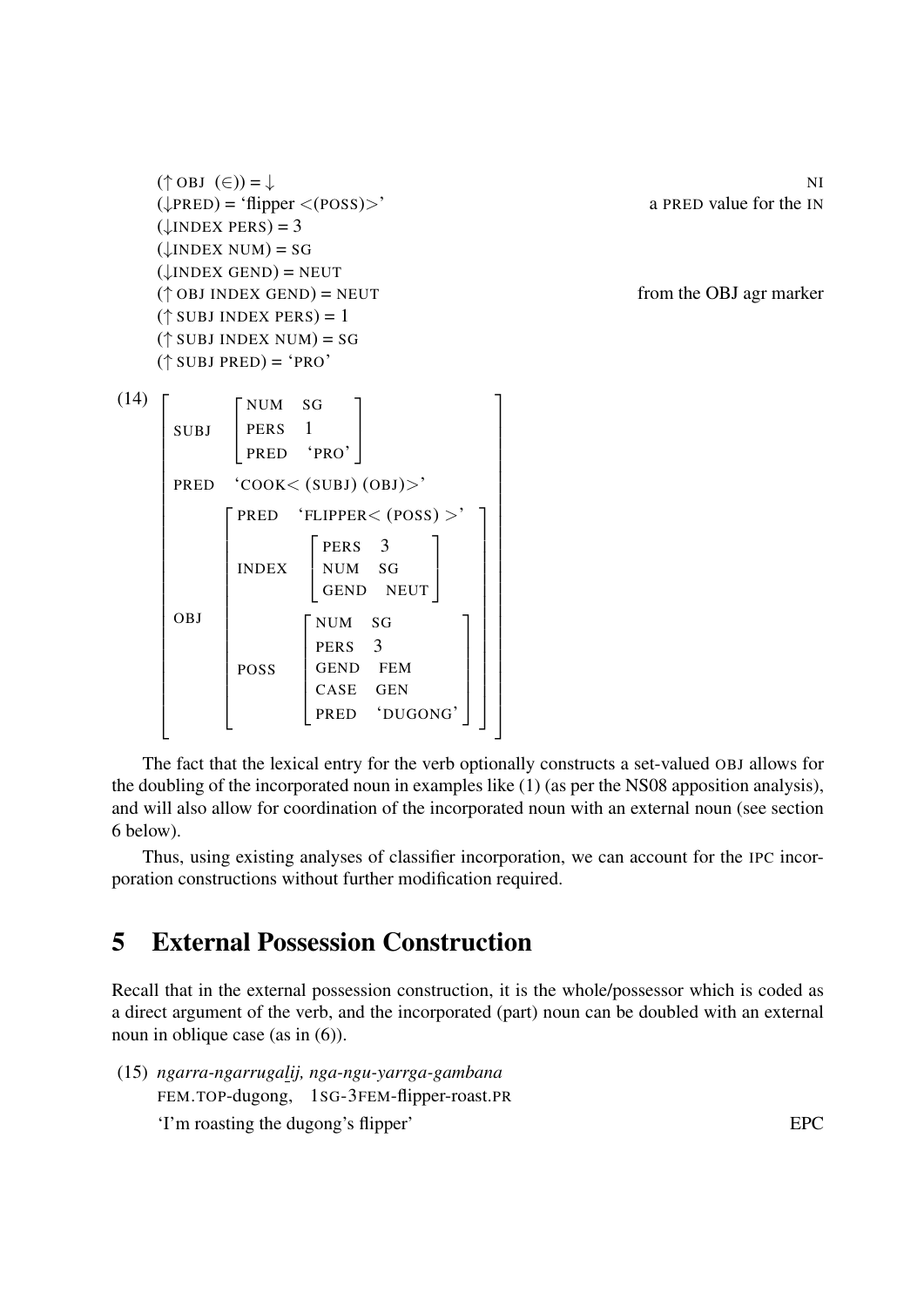The crucial characteristics of this construction are of course a combination of the characteristics of the EPC and NI of body-parts, namely:

- OBJ agreement is with the whole
- the whole appears in direct (unmarked) case
- OBJ agreement with the whole/possessor suggests that *dugong* raises to occupy the grammatical function otherwise associated with the whole phrase *dugong's flipper*
- the part/possessum optionally undergoes NI
- the part/possessum is optionally doubled by a noun with oblique case or in an oblique noun class/case form

### 5.1 Analysis of EPC in Wubuy

The syntactic part of our analysis of the EPC builds on earlier syntactic analyses in LFG by Schrock (2007) and Lødrup (2009). These accounts treat EPCs as arising from alternative semantic forms for verbs (which satisfy the appropriate semantic restrictions) in which the verb in question is taken to subcategorise for an additional syntactic argument, with structure sharing between the OBJ and the POSS function in the f-structure of the part/possessum. Lødrup (2009) makes explicit the fact that this analyis extends the LFG treatment of control and raising to the nominal domain (using functional control). A key issue which arises for syntactic accounts is whether the OBJ in an EPC construction is thematic or not (neither Schrock (2007) not Lødrup (2009) provide any semantic analysis of the construction). For present purposes we follow Schrock (2007) in assuming that the OBJ in EPC constructions from transitive verbs is non-thematic, so that it is not a semantic argument of the verb itself. But nothing in the analysis hinges on this particular assumption.<sup>9</sup> Lodrup is less explicit about the thematicity of the OBJ in the standard possessor raising construction from transitive verbs, but he is also concerned with the productive possessor raising construction from agentive (unergative) intransitive verbs in Norwegian, and here he notes that the OBJ will be non-thematic.<sup>10</sup>

The data that we are primarily concerned with here involves an alternation between an OBJ part-whole construction (IPC) and an EPC in which the whole (possessor) raises to OBJ function while the part or possessum is assigned to a less central function (we are not concerned here

<sup>9</sup>Although he takes the possessor as non-thematic wrt the verb, Schrock (2007) also considers that the semantic restrictions on the EPC (namely, that it is usually restricted to inalienable or part/whole possession) may suggest that it may be better to treat both elements as semantic arguments of the verb so that these restrictions can be captured. However, it seems to us that these restrictions on the distribution of the construction should in fact be captured at a more abstract, semantic level.

 $10$ Under the assumptions of Lexical Mapping Theory, it then follows that for intranstives, possessor raising is restricted to unergatives. The single argument of an unaccusative would be marked [-r]. However (by the assumptions of LMT) a non-thematic argument can only be [-r]. Since languages are generally assumed to have only one intrinsically assigned [-r] argument, intransitive possessor raising will be found only with unergative verbs.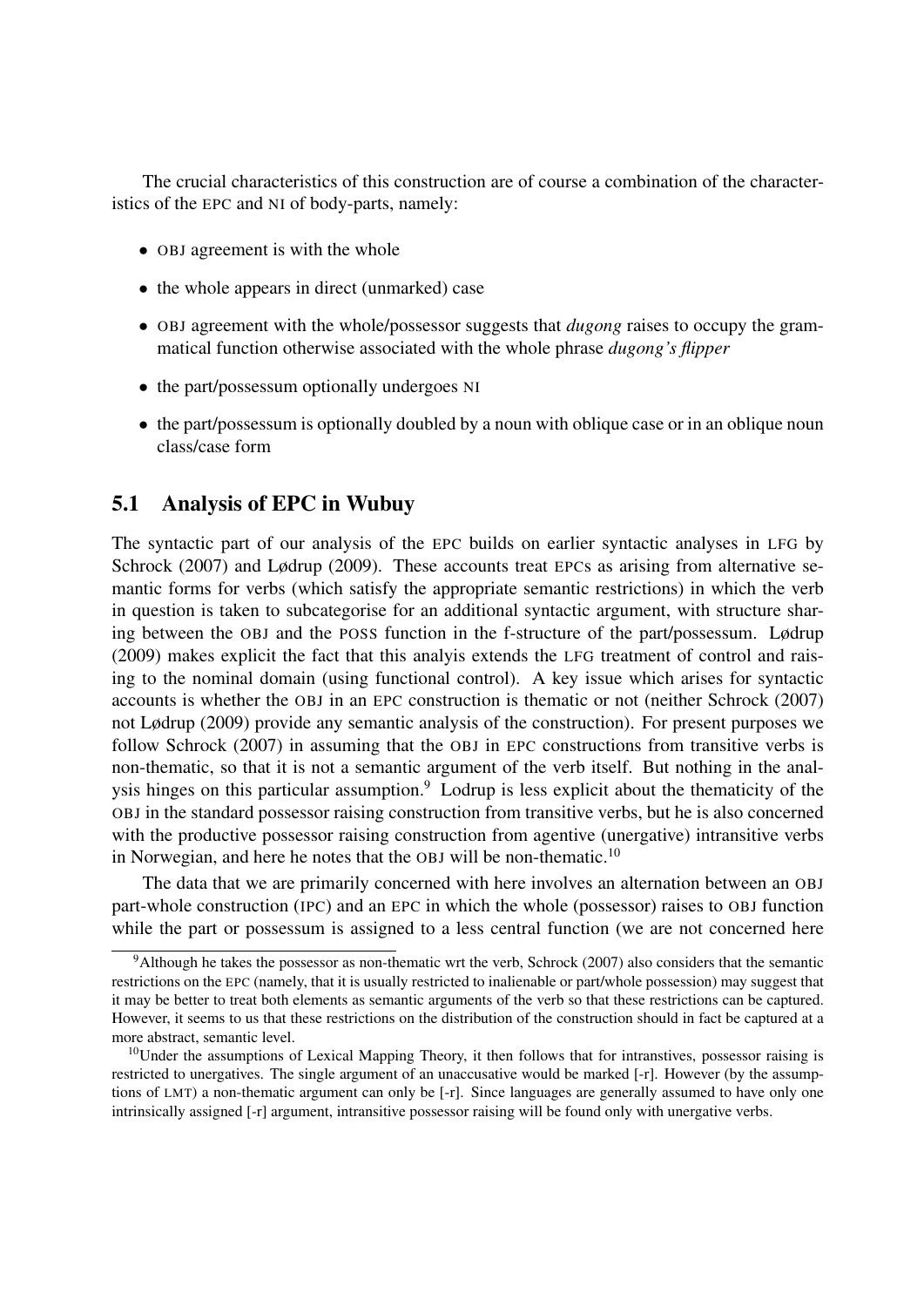with possessor raising from/to SUBJ). The oblique case marking on the unincorporated part noun in Wubuy suggests that OBL is the appropriate grammatical function for the part noun in these Wubuy EPC constructions. Thus, we can capture the syntax of the (OBJ) EPC in Wubuy in terms of a lexical rule that effects the alternation shown in  $(16)$ .<sup>11</sup>

(16) a. 
$$
(\uparrow
$$
 PRED) = '<(SUBJ) (OBJ)>'  
b.  $(\uparrow$  PRED) = '<(SUBJ) (OPI)>(OPI) (OPI)<sup>'</sup>

b. 
$$
(\uparrow PRED) = '<(SUBJ) (OBL) > (OBI)'
$$
  
( $\uparrow OBL POSS) = (\uparrow OBI)$  OUTPUT

The f-structure associated with the EPC construction in (17) is therefore that provided in (18):

(17) *ana-ngarrgu* RESID.TOP-'roo 1SG/RESID-spear.PP NEUT.OBL-shin-LOC *nga-rang a-lhuganda-rruj*

'I speared the kangaroo (RESID.) in the shin (NEUT)'

$$
\begin{array}{c}\n\text{(18)}\\
\text{(18)}\\
\text{(DBJ [1]}\n\end{array}\n\left[\begin{array}{c}\n\text{NUM} & \text{SG} \\
\text{PERS} & 3 \\
\text{GEND} & \text{RESID} \\
\text{PRED} & \text{'KANGAROO'}\n\end{array}\right]\n\right]
$$
\n
$$
\text{SUBJ}\n\left[\begin{array}{c}\n\text{NUM} & \text{SG} \\
\text{PRES} & 1 \\
\text{PRED} & \text{'PRO'}\n\end{array}\right]
$$
\n
$$
\text{PRED} \quad \text{'SPEAR} < (\text{SUBJ}) (\text{OBL}) > \text{OBI'} \\
\text{OBL}\n\left[\begin{array}{ccc}\n\text{PRED} & \text{'SHIN} < (\text{POSS}) > \\
\text{CASE} & \text{LOC} \\
\text{POSS} & [1]\n\end{array}\right]\n\right]
$$

### 5.2 Incorporation and External Possession Construction

With this analysis of the EPC in place, the analysis of an EPC combined with nominal incorporation of the part then follows straightforwardly. An example of this construction is given in (19). In this example, the OBJ agreement marker on the verb codes a VEG argument, indicating that the OBJ is *-aalburrunggu* ('turkey') and not the incorporated nominal *-laga-* ('leg'). The information associated with the verb in (19) is provided in (20). The effects of the EPC lexical rule are shown in the first two lines. The effect of NI are the same as those for the IPC construction in (13).

<sup>&</sup>lt;sup>11</sup>Ultimately, we assume that the lexical rule itself can be dispensed with given a more articulated view of the syntax-lexicon interface in which lexically governed argument structure alternations are captured using some version of linking theory, but we leave that matter to one side for the moment.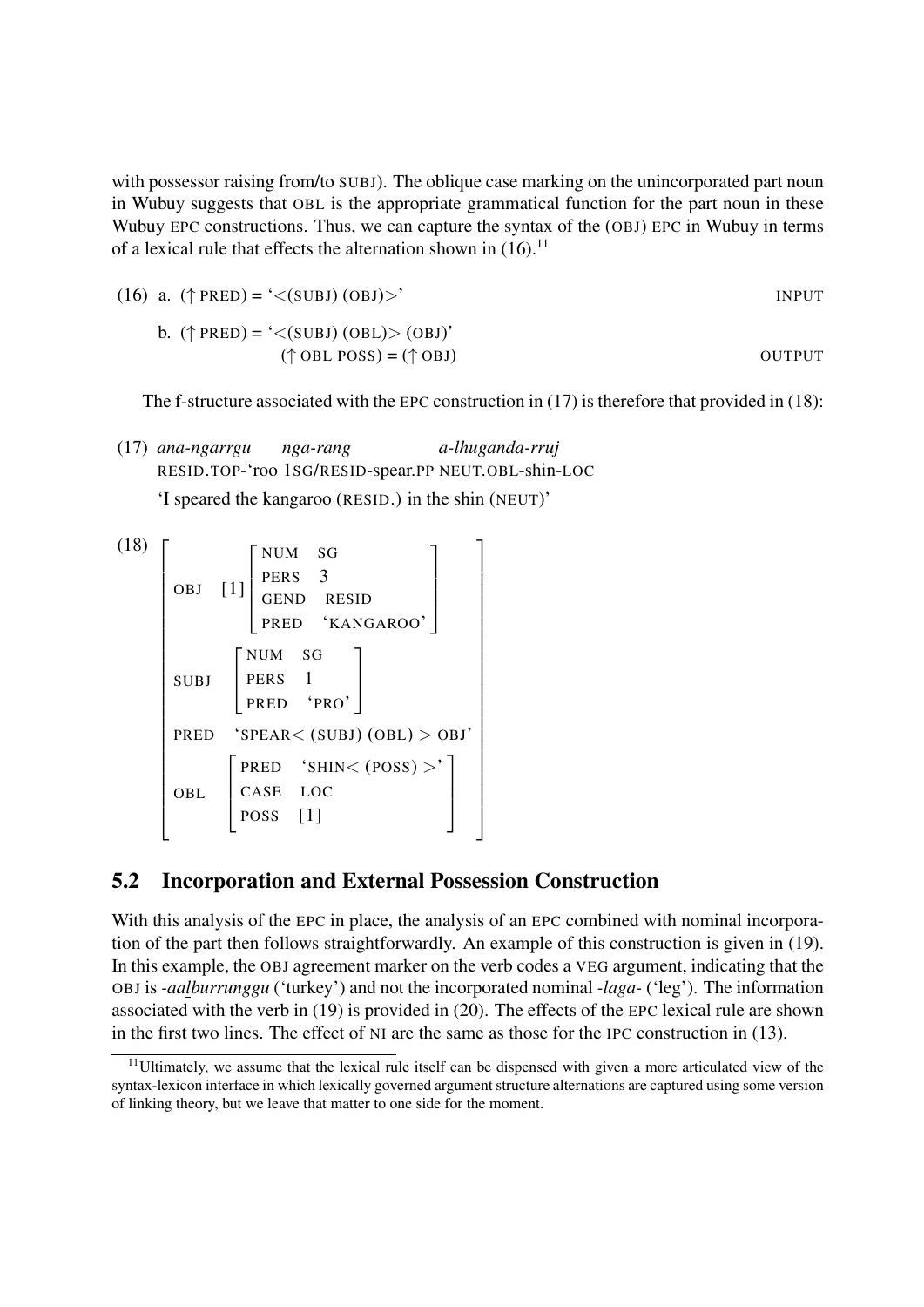

Thus, by way of summary, the EPC construction maps the second argument onto OBL, while the NI construction incorporates the second argument into the verb (independent of whether its function is OBJ or OBL):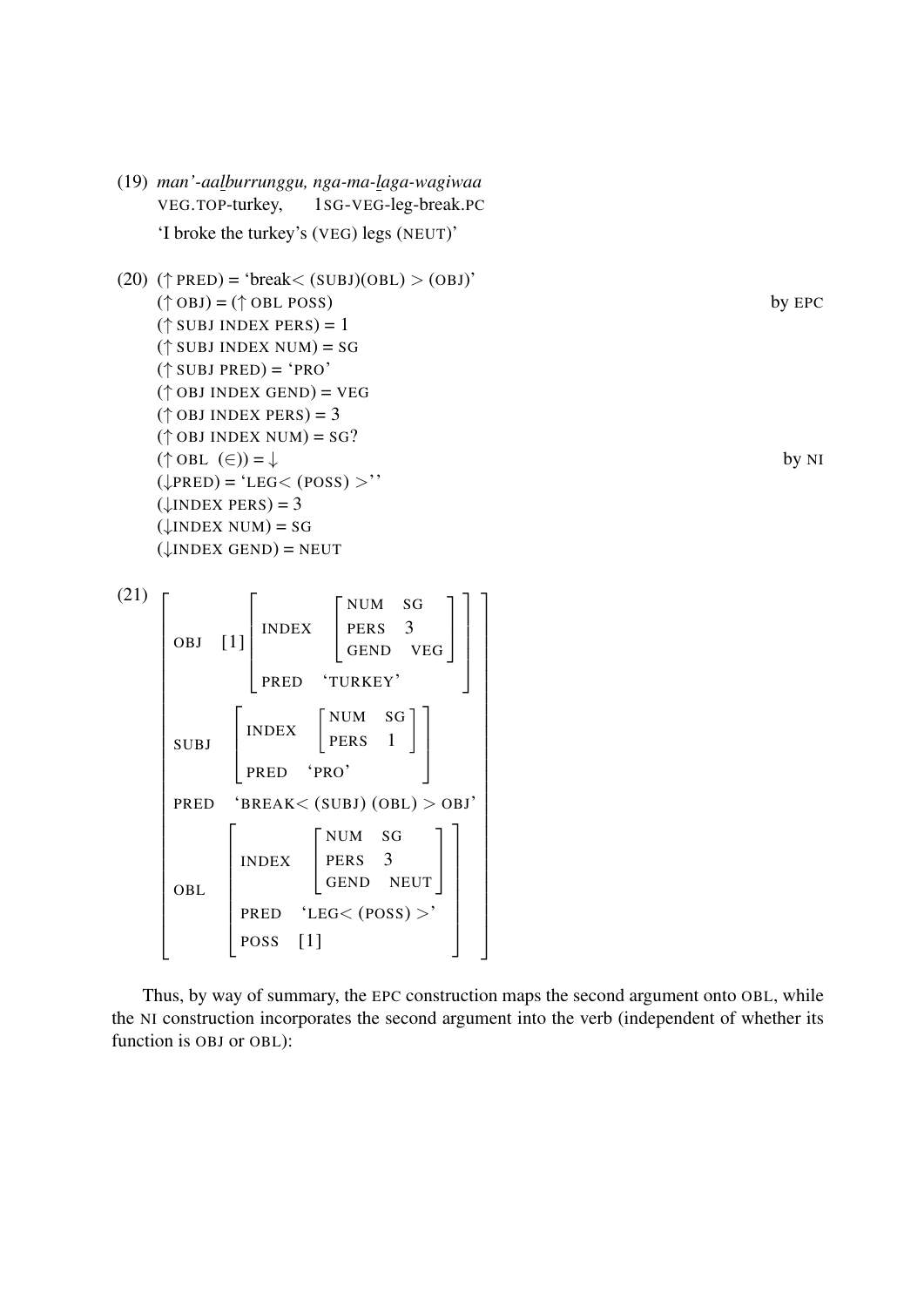| EPC       | maps 2nd argument to OBL                                  |            |
|-----------|-----------------------------------------------------------|------------|
|           | $(\uparrow$ PRED) = 'break< (SUBJ)(OBJ) >'                | <b>IPC</b> |
|           | $(\uparrow$ PRED) = 'break < (SUBJ)(OBL) > (OBJ)'         | EPC        |
|           | $(\uparrow$ OBJ) = ( $\uparrow$ OBL POSS)                 | EPC        |
| <b>NI</b> | incorporates 2nd argument into verb (here denoted by GF): |            |
|           | $(\uparrow$ GF $(\in)$ ) = $\downarrow$                   | by NI      |
|           | $(\downarrow$ PRED) = 'LEG< (POSS) >''                    |            |
|           | $(\downarrow$ INDEX PERS) = 3                             |            |
|           | $(\downarrow$ INDEX NUM) = SG                             |            |
|           | $(\downarrow$ INDEX GEND) = NEUT                          |            |

As noted above, interesting issues arise concerning how such sub-generalizations over sets of lexical elements should be captured, both in the case of 'possessor raising' and in cases of nominal incorporation. In the latter case, we may assume (as in NS08), that a morphological operation attaches a nominal stem into a verbal stem and adds some f-structure information. There are clear restrictions on the set of nominals which can be incorporated, but we see from the interaction of bodypart NI with both the EPC and the IPC constructions that it is not restricted to a particular GF. Using sublexical trees to schematize the relationship between verbal and nominal stem, we see that at least the following possibilities are attested in Wubuy.

 $V \longrightarrow$  $(\uparrow$  OBL $|OBJ(\in)) = \downarrow$ V  $\uparrow = \downarrow$ 

## 6 Interactions with Coordination

NS08 (and also BN08) note that their analysis of NI allows in principle for an interaction of noun incorporation with coordination - the theory would allow an external (bodypart) NP to be coordinated with the incorporated noun, which heads a GF at f-structure. The two different incorporation constructions (IPC and EPC) predict that, if such coordination is possible, the form of the coordinated external noun should reflect the different functions of the incorporated nominal: in an IPC construction, where the incorporated noun is an OBJ, the external noun should be unmarked. In an EPC construction, in which the incorporated noun is an OBL, the external coordinand should be marked with an oblique case form. In fact, this is exactly what we find in the data.

In (22) (the IPC), the part is the OBJ argument and so coordinates with other direct (unmarked) NPs, despite being incorporated:

```
(22) wirri-wudu-miyn,
     3PL/3NEUT-liver-get.PP
and
heart
                            marri
andhiri,
marri
bagalang
wirri-ma-ngarrgiwayn
                                          and
eye
                                                         3PL-3VEG-cut.out.PP
     'They got the liver (NEUT), and heart (NEUT), and the eye (VEG) they cut out.' (IPC)
```
In the EPC construction in (23), on the other hand, the part is an OBL and so coordination must be with other oblique NPs for the construction to be grammatical. This is shown by the fact that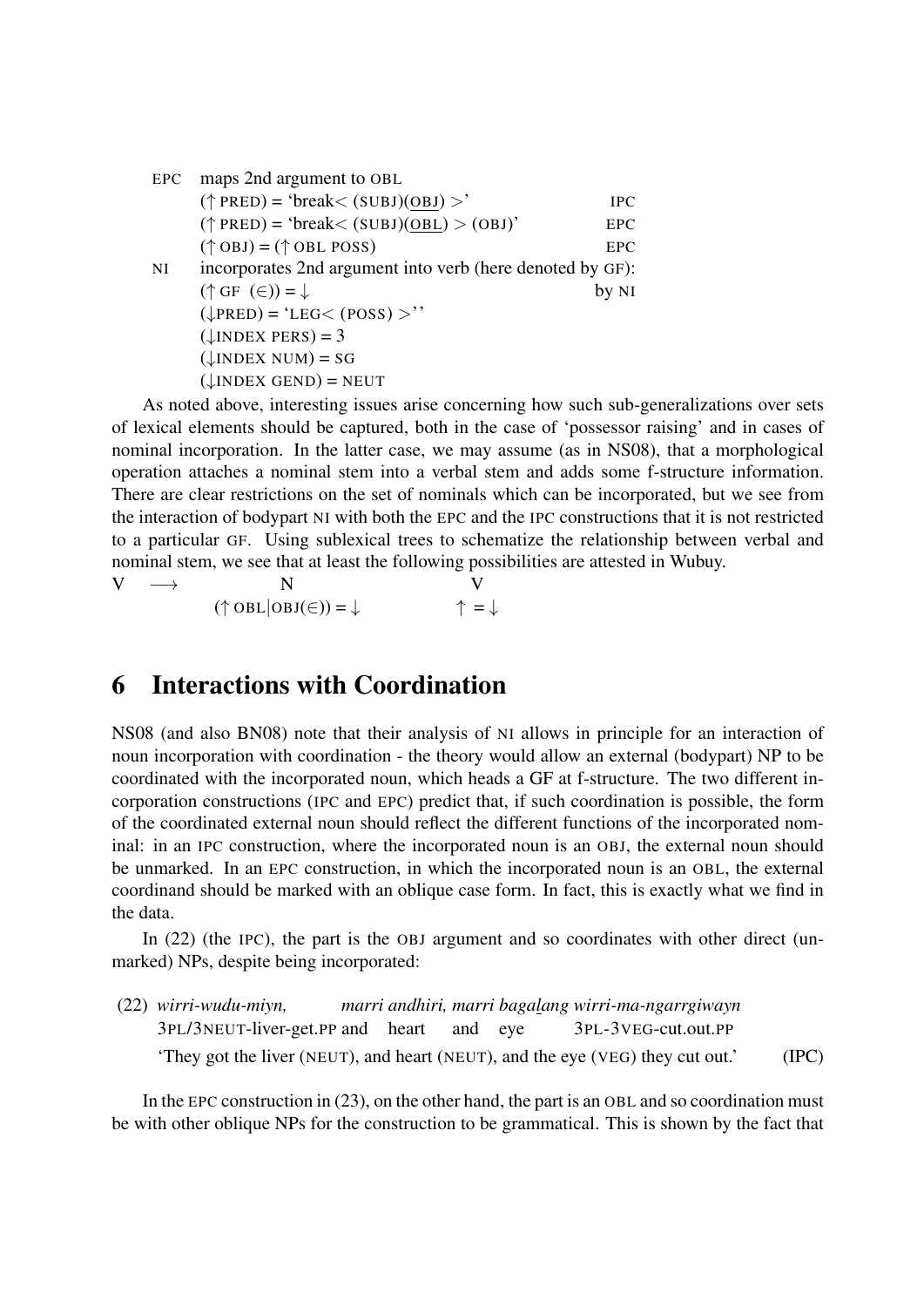the external part nouns in the following example cannot be in direct (unmarked) form, but must be in 'relative' noun class form, in which part nouns take double noun class prefixation to agree with the noun class of the possessor. Although these nouns do not take an overt oblique case suffix, we regard these forms as obliques since part nouns in relational noun class cannot control verb agreement (in contrast to part nouns in the IPC construction). There is persuasive evidence that forms in 'relative' noun class form are not OBJ in this construction, as nouns prefixed with relative noun class appear never to occupy direct argument positions. As the following constrasting pair shows, an unmarked NP conjunct would be ungrammatical here.

- (23) *man'-aalburrunggu, nga-m'-anja-wagiwaa marri mana-ma-laga* VEG.TOP-turkey, 1SG-VEG-arm-break.PC and VEG.TOP-VEG.REL-leg 'I broke the wings (lit. 'arms' NEUT) and the legs (NEUT) of the turkey (VEG)' (EPC)
- (24) *\*man'-aalburrunggu, nga-m'-anja-wagiwaa marri ana-laga* VEG.TOP-turkey, 1SG-VEG-arm-break.PC and NEUT-leg 'I broke the wings (lit. 'arms' NEUT) and the legs (NEUT) of the turkey (VEG)' (EPC)

The coordination of incorporated body parts with external NPs has received almost no mention in the literature (although Van Geenhoven (1998, 792) provides withouth further discussion the Greenlandic example in (25) from Sadock (1991, 20)), and would seem to violate many standard accounts of coordination based on constituent structure.

(25) *Marlu-raar-p-u-q* two-catch-IND-[-TR]-3SG half-INS-and *affar-mik-lu* 'He caught two and a half.'

However, it follows directly from the interaction of NS08's analysis of nominal incorporation, and standard LFG analyses of coordination (e.g. Dalrymple 2001) as developed to accommodate various types of discontinuous coordination in Sadler and Nordlinger (2010).

Example (26) provides the lexical entry for the (first) IPC verb in (22), showing the analysis of the incorporated body part as projecting either the OBJ or a member of the OBJ (NS08). Following assumptions laid out in NS08, external NPs are also annotated with ( $\uparrow$  OBJ (∈)) =  $\downarrow$ in the c-structure, resulting in the (partial) f-structure in (27) for the first clause in (22). Note that case agreement amongst the coordinands is enforced by the fact that case is a distributive feature.<sup>12</sup>

(26) *wirri-wudu-miyn*

 $(\uparrow$  PRED) = 'get < (SUBJ)(OBJ) >'  $(\uparrow$  OBJ  $(\in)$ ) =  $\downarrow$  $(\downarrow$ PRED) = 'liver'

<sup>&</sup>lt;sup>12</sup>We use NOM here to refer to the direct (unmarked) case that is found on subjects and objects in Wubuy.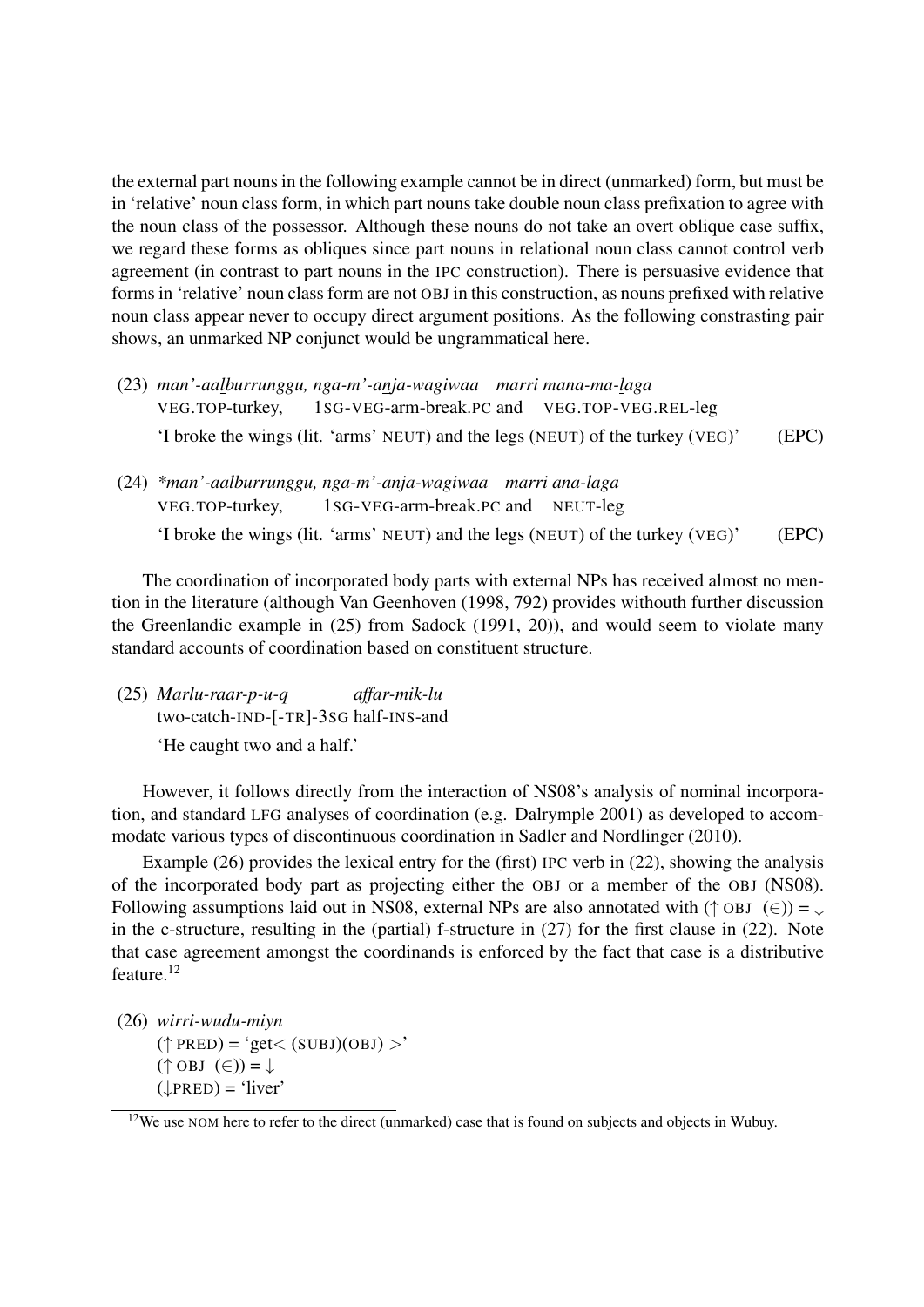```
(\downarrowINDEX PERS) = 3
(\downarrowINDEX NUM) = SG
(\downarrowINDEX GEND) = NEUT
(<sup>\uparrow</sup> OBJ INDEX GEND) = NEUT
```


In the EPC construction, the 'raised' possessor is a non-thematic object of the verb, and is identified with the possessor selected by the incorporated nominal (which is itself an OBL) (28). As shown in the associated (partial) f-structure (29), the POSS will distribute appropriately across all members of the coordinated set.

```
(28) nga-ma-laga-wagiwaa
```

```
(\uparrow PRED) = 'break < (SUBJ)(OBL) > (OBJ)'
(\uparrow OBJ) = (\uparrow OBL POSS)
(\uparrow OBL (\in)) = \downarrow(\downarrowPRED) = 'LEG< (POSS) > '
(\downarrowINDEX PERS) = 3
(\downarrowINDEX NUM) = SG
(\downarrowINDEX GEND) = NEUT
(\uparrow OBJ INDEX GEND) = VEG
```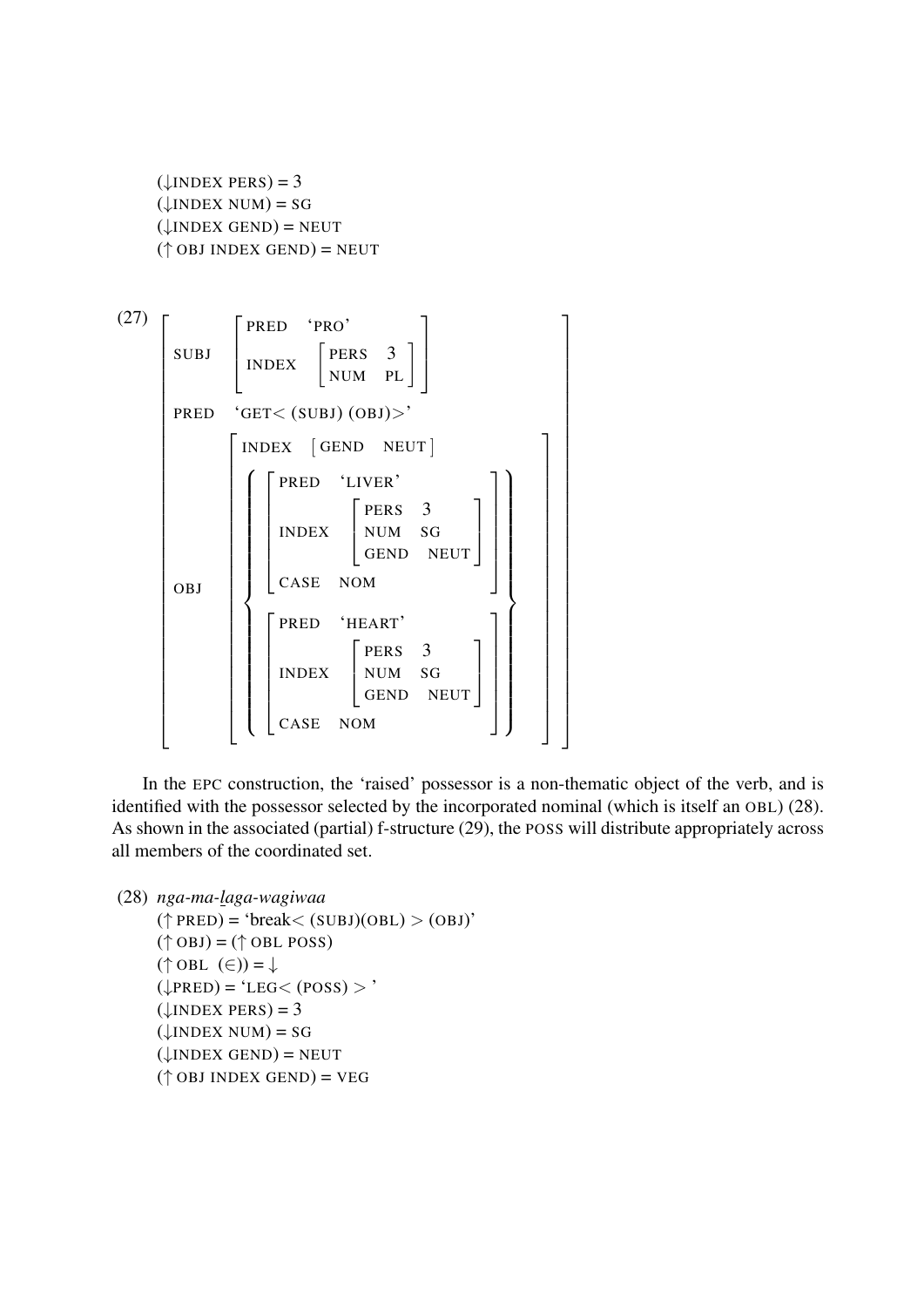

# 7 Semantics

In this section we provide a preliminary account of how the semantics of Wubuy NI might be handled in LFG, building on both NS08 and in particular on Asudeh (2007), which provides an account of the semantics of non-valency preserving Niuean pseudo-incorporation (see also Asudeh and Ball (2005),Van Geenhoven (1998), Farkas and de Swart (2003), Chung and Ladusaw (2003)).

The fundamental distinction between compounding (non-valency preserving) incorporation (as found in Niuean) and classifier incorporation (as in Wubuy), is that the latter involves a subcategorised argument of the verb - that is, there is evidence that the IN continues to bear a syntactic grammatical function subcategorised by the verbal stem, rather than being syntactically inert (as is the case in so-called compounding incorporation). The term pseudo-incorporation refers to the fact that Niuean incorporation appears to be syntactic rather than morphological (but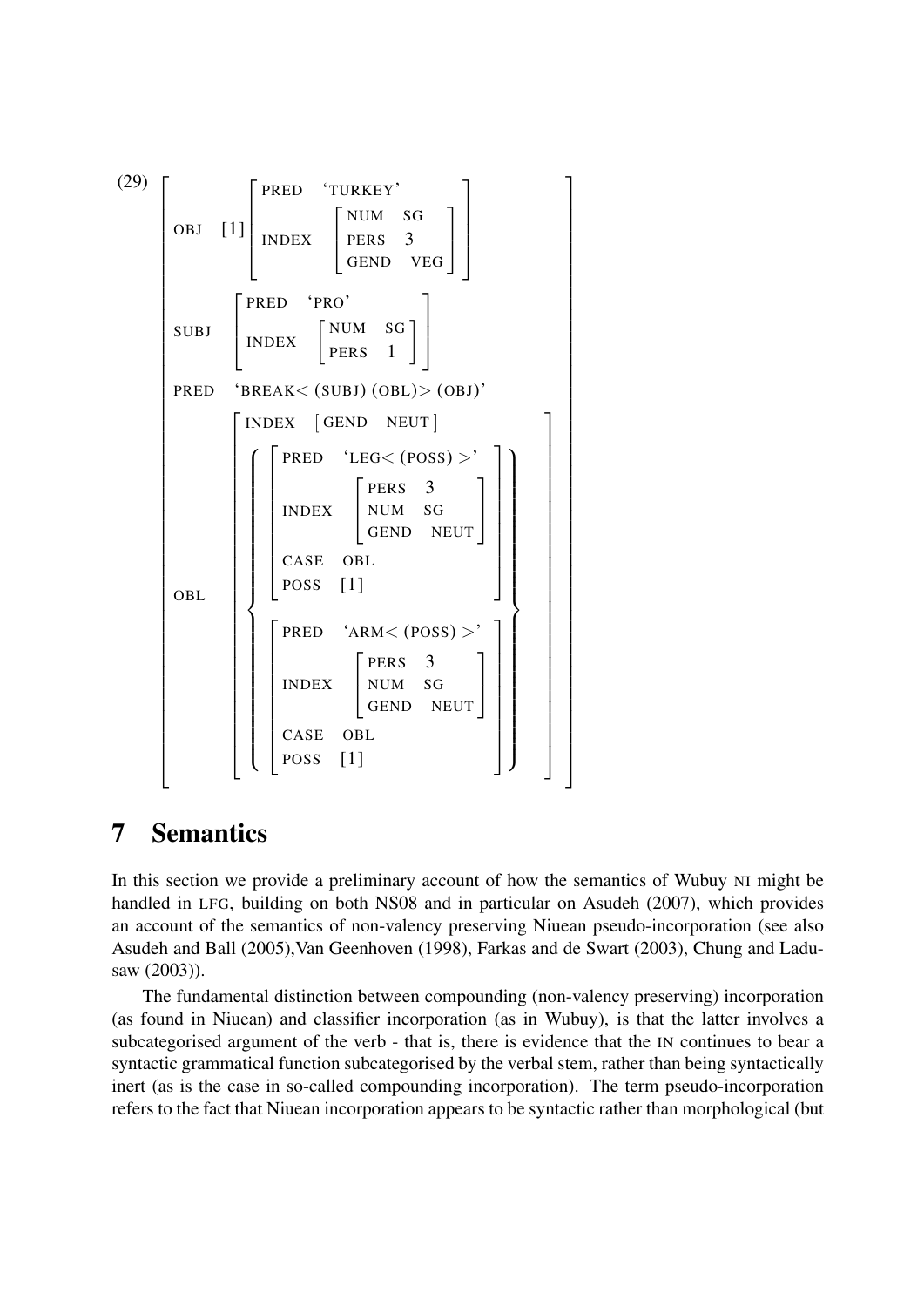this is orthogonal to the semantic treatment). We begin therefore by summarising the approach taken in Asudeh (2007).

In terms of the syntax, Asudeh (2007) introduces a non-valent GF labelled INCORPORATE. Modifiers of the incorporate will occur freely in the syntax (Niuean does not exhibit doubling). The following illustrates the approach: (31) is the phrase structure rule introducing the the incorporation structure and (32) is the f-structure for the example in (30). Note that the non-thematic INCORPORATE corresponds to a semantic argument of the verb ( $(\uparrow_{\sigma} \text{ARG}) = \downarrow_{\sigma}$ ).

(30) *Ne inu kofe a* PAST drink coffee ABS Sione *Sione.* Sione drank coffee (Niuean)

(31)  $V^0 \rightarrow V^0$ ↑ = ↓  $\mathbf{\hat{N}}$  $(\uparrow$  INCORPORATE) =  $\downarrow$  $(\uparrow \, _{\sigma} \text{ARG}) = \downarrow_{\sigma}$  $(32)$   $\Gamma$  $\begin{array}{c} \begin{array}{c} \begin{array}{c} \end{array} \end{array} \end{array}$ INCORPORATE [PRED 'COFFEE'] PRED 'DRINK< SUBJ>' SUBJ  $\begin{bmatrix} \text{PRED} & 'SIONE' \\ \text{CASE} & \text{ABS} \end{bmatrix}$ 1  $\begin{array}{c} \begin{array}{c} \begin{array}{c} \end{array} \\ \begin{array}{c} \end{array} \end{array} \end{array}$ 

In this approach, the incorporate is syntactically a non-projecting nominal (as in (33)), and corresponds semantically to a property: the  $\hat{N}$  is derived by lexical rule from a N with no semantic change.

(33) *kofe:*  $\hat{N}$   $\lambda x. coffee(x)$ : ( $\uparrow_{\sigma}$  VAR)  $\multimap$  ( $\uparrow_{\sigma}$  RESTR)

A lexical process converts the unincorporating verb to an incorporating verb, that is, it relates (34) to (35).

(34) -*inu*: 
$$
V
$$
 ( $\uparrow$  PRED) =  $\text{drink} < (\uparrow \text{SUBJ}) (\uparrow \text{OBJ}) >$   
 $\lambda x \lambda y \cdot \text{drink}(x, y)$ : ( $\uparrow \text{SUBJ}_{\sigma}$ )  $\rightarrow (\uparrow \text{OBJ}_{\sigma}) \rightarrow \uparrow_{\sigma}$ 

 $(35)$  *-inu: V* (  $\uparrow$  PRED) = drink <( $\uparrow$  SUBJ) >  $\lambda P \lambda x. \exists y[drink(x, y) \wedge P(y)]$ :  $[(\uparrow_{\sigma} \text{ARG VAR}) \negthinspace \circ \negthinspace (\uparrow_{\sigma} \text{ARG RESTR})] \negthinspace \circ$  $[(\uparrow \text{SUBJ}_{\sigma}) \rightarrow \uparrow_{\sigma}]$ 

On the syntactic side, since Niuean NI is non-valency preserving, the syntactic subcategorisation properties of the verb differ in the input and output. In terms of the semantics, the input verbal stem in (34) is associated with the standard meaning constructor for a transitive verb,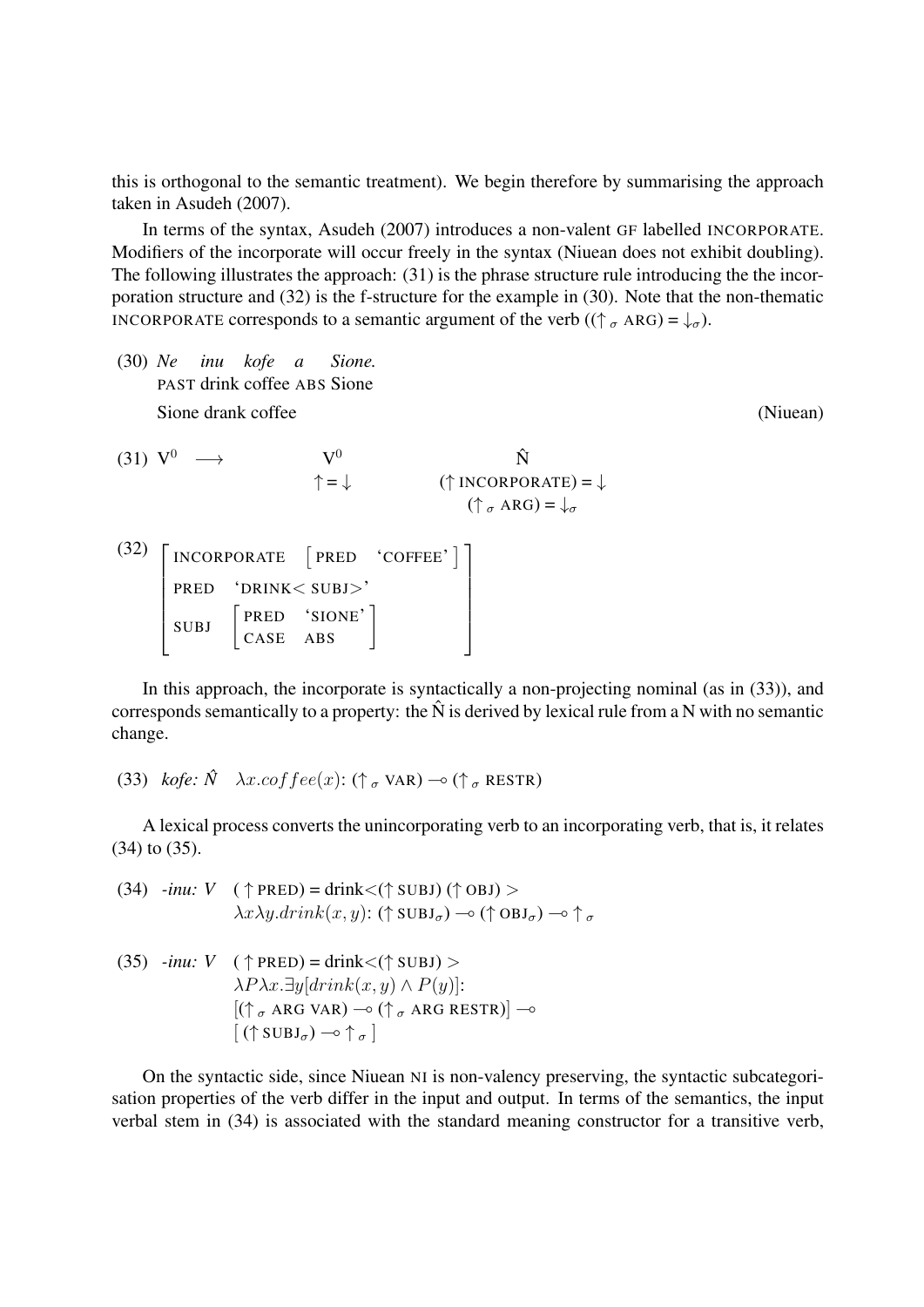defining a function from the semantics of one nominal argument (here the SUBJ) to a function from the semantics of the second nominal argument (the OBJ) to the semantics of the sentence as a whole. On the other hand, the *output* meaning constructor consumes a nominal meaning (that is, a property, rather than an NP meaning) to create a function from the SUBJ meaning to the meaning of the sentence. It uses existential closure over the properties corresponding to the incorporate and its dependents.

Our preliminary sketch of the interaction of the IPC/EPC with noun incorporation and coordination is based on this (property modification) approach. We proceed step by step, initially abstracting away from the interaction with coordination. Consider an example involving NI (of the bodypart) and the IPC, as in (36).

(36) *nga-wu-yarrga-nagiina* 1SG-NEUT-flipper-cook.PR *yii-ngarrugalij-\*(inyung)* FEM.OBL-dugong-DAT 'I'm cooking the dugong's flipper' IPC

The (relevant sub-part) of the entry for a (non-incorporating) verbal stem in an IPC construction is as in (37), while (38) shows the related verbal stem with an IN: the incorporated nominal is the head of the OBJ in the IPC. $^{13}$ 

| $(37)$ -nagiina                                                                                                  | <b>IPC</b> |
|------------------------------------------------------------------------------------------------------------------|------------|
| $(\uparrow$ PRED) = 'cook< (SUBJ)(OBJ)>'                                                                         |            |
| $\lambda x \lambda y \cosh(x, y)$ : († SUBJ) $_{\sigma} \rightarrow$ († OBJ) $_{\sigma} \rightarrow$ $_{\sigma}$ |            |

(38) *-wu-yarrga-nagiina* IPC+NI

 $(\uparrow$  PRED) = 'cook< (SUBJ)(OBJ)>'  $\lambda P \lambda x \exists y cosh(x, y) \wedge P(y)$ :  $[(\uparrow_{\sigma} \text{ARG VAR}) \neg o (\uparrow_{\sigma} \text{ARG RESTR})] \neg o (\uparrow \text{SUBJ})_{\sigma} \neg o \uparrow_{\sigma}$  $(\uparrow$  OBJ) =  $\downarrow$  $(\downarrow$ PRED) = 'flipper'  $\lambda x. flipper(x): (\downarrow_{\sigma} \text{VAR}) \rightarrow (\downarrow_{\sigma} \text{RESTR})$  $(\uparrow \, _{\sigma} \text{ARG}) = \downarrow_{\sigma}$ 

The verbal meaning constructor specifies a function from a nominal property (or collection of properties) to a one-place predicate, that is a function from a nominal argument (corresponding to the SUBJ) to the semantics of the sentence as a whole. The NI introduces a nominal property. In the simplest case (that is, where there are no nominal modifiers), the verbal meaning constructor applies directly to the NI meaning constructor, resulting in the meaning constructor shown in (39).

(39)  $\lambda x \exists y \cos(k(x, y) \land \text{flipper}(y) : (\uparrow \text{SUBJ})_{\sigma} \rightarrow \uparrow_{\sigma}$ 

<sup>&</sup>lt;sup>13</sup>Here we follow Asudeh (2007) in existentially quantifying over the variable associated with the nominal property, but see further below.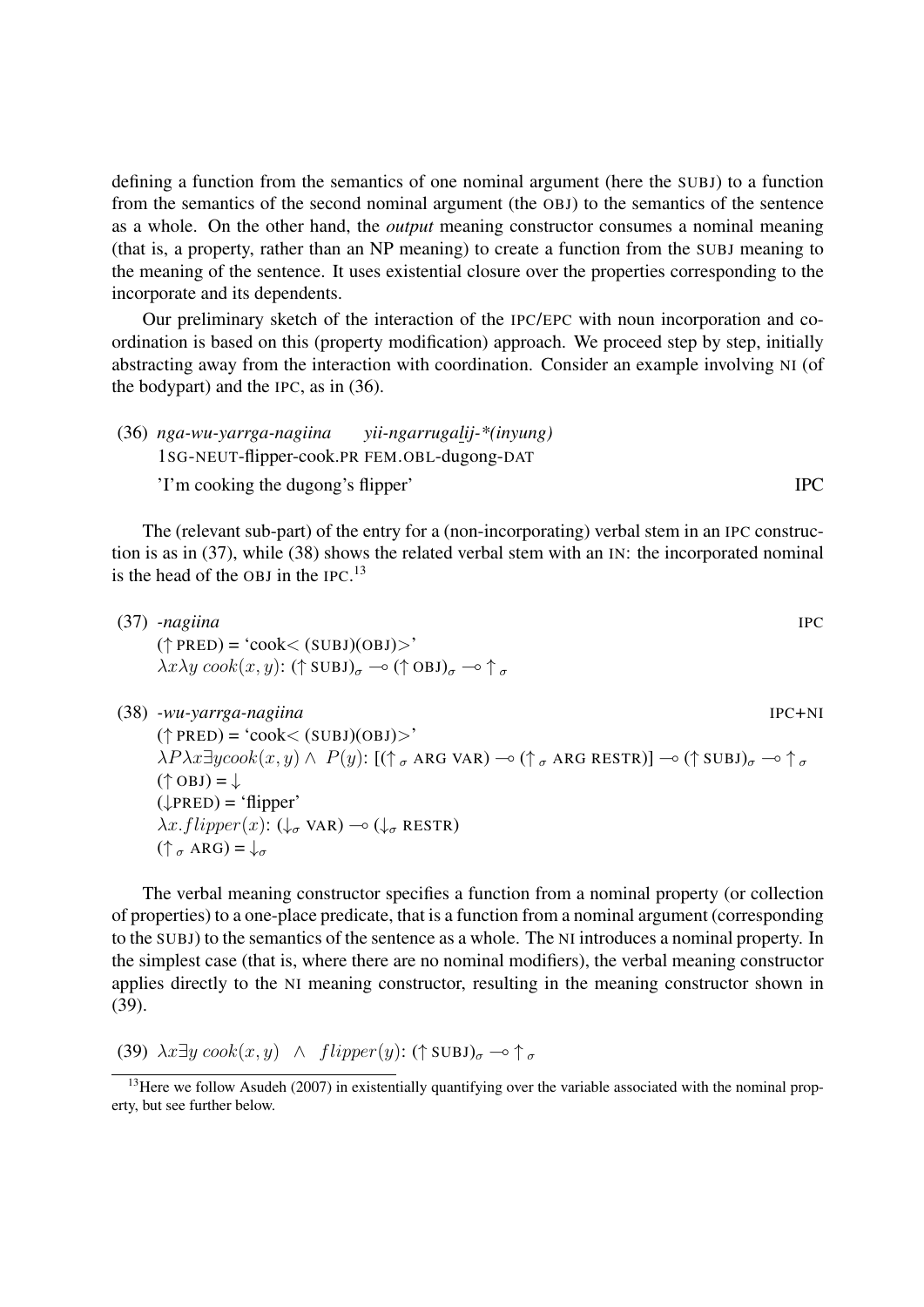The EPC differs from the IPC in terms of syntax, but shares the same semantic (argument) structure, and therefore the meaning constructor is the same as above (modulo the GF labels associated with the semantic arguments the predicate consumes), as shown in (41). The reentrant f-structure (ie the non-thematic OBJ) is consumed once in producing the semantics of the OBL. Although we do not formulate it here, it is clear that the EPC construction itself is subject to a number of semantic restrictions: a familiar restriction in a number of languages is to restrict the applicability of the EPC to cases of inalienable possession and indeed a version of this restriction essentially limits it to bodyparts in Wubuy. We do not formulate this further restriction here, but assume that in a more complete account the lexical process capturing the IPC-EPC alternation would capture this semantic relation between the POSS (the whole) and its governing PRED (the part). $^{14}$ 

- (40) *nga-ngu-yarrga-gambana (ngarra-ngarrugalij)* 1SG-3FEM-flipper-roast.PR FEM.TOP-dugong 'I'm roasting the dugong's (FEM) flipper (NEUT)' EPC
- (41)  $(\uparrow \text{PRED}) = 'cook < (SUBJ)(OBL) > OBJ'$  EPC  $(\uparrow$  OBJ) = ( $\uparrow$  OBL POSS)  $\lambda x \lambda y \, \text{cook}(x, y)$ : († SUBJ) $_{\sigma} \rightarrow$  († OBL) $_{\sigma} \rightarrow$   $_{\sigma}$

The EPC can combine with NI, which incorporates the OBL bodypart. The semantics of the NI is just as described above for the IPC case: the incorporated stem consumes a property (rather than an entity):

(42) *-ngu-yarrga-nagiina* EPC+NI  $(\uparrow$  PRED) = 'cook< (SUBJ)(OBL)> OBJ'  $(\uparrow$  OBJ) = ( $\uparrow$  OBL POSS)  $\lambda P \lambda x \exists y cosh(x, y) \wedge P(y)$ :  $[(\uparrow_{\sigma} \text{ARG VAR}) \negthinspace \rightarrow \negthinspace (\uparrow_{\sigma} \text{ARG RESTR})] \negthinspace \rightarrow \negthinspace (\uparrow \text{SUBJ})_{\sigma} \negthinspace \rightarrow \negthinspace \uparrow_{\sigma}$  $(\uparrow$  OBL) =  $\downarrow$  $(\downarrow PRED) = 'flipper'$  $\lambda x. flipper(x): (\downarrow_{\sigma} \text{VAR}) \rightarrow (\downarrow_{\sigma} \text{RESTR})$  $(\uparrow \, _{\sigma} \text{ARG}) = \downarrow_{\sigma}$ 

Again, the result of having the verbal constructor consume the NI meaning directly would be  $\lambda x \exists y \, \text{cos}(x, y) \land \text{flipper}(y) : (\uparrow \text{SUBJ})_{\sigma} \rightarrow \uparrow_{\sigma}$ . The following table summarises:

<sup>&</sup>lt;sup>14</sup>Similarly, incorporation itself is subject to significant semantic restrictions of a similar sort, which would be added as additional constraints on the morphological process of NI in a more complete account.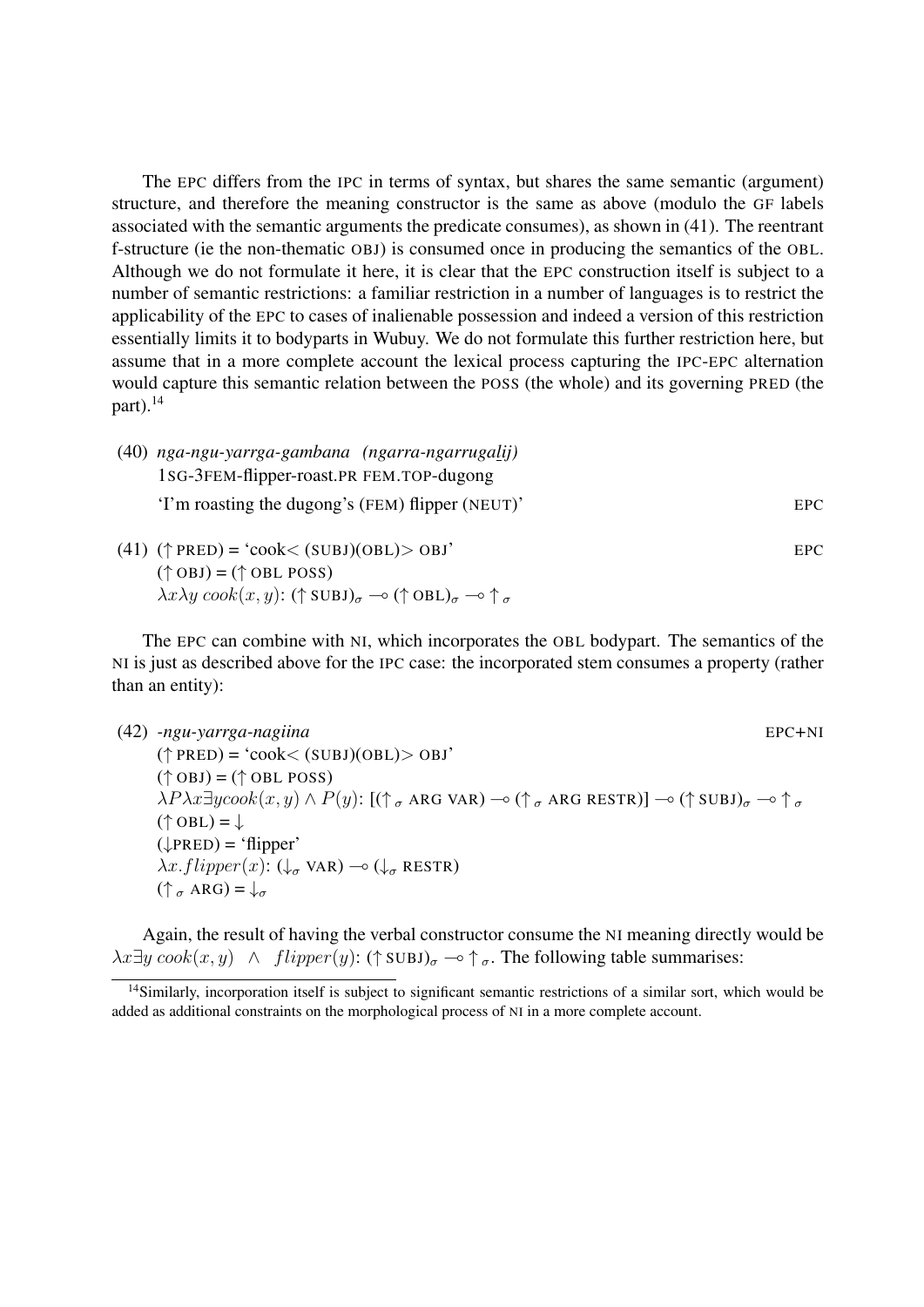| <b>IPC</b>                                                                                                                                                                                                                |
|---------------------------------------------------------------------------------------------------------------------------------------------------------------------------------------------------------------------------|
| $(\uparrow$ PRED) = 'cook< (SUBJ)(OBJ)>'                                                                                                                                                                                  |
| $\lambda x \lambda y \cosh(x, y)$ : († SUBJ) $_{\sigma} \rightarrow$ († OBJ) $_{\sigma} \rightarrow$ $_{\sigma}$                                                                                                          |
| EPC                                                                                                                                                                                                                       |
| $(\uparrow$ PRED) = 'cook< (SUBJ)(OBL)> OBJ'                                                                                                                                                                              |
| $\lambda x \lambda y \cosh(x, y)$ : († SUBJ) <sub><math>\sigma</math></sub> $\rightarrow$ († OBL) <sub><math>\sigma</math></sub> $\rightarrow$ † $\sigma$                                                                 |
| NI                                                                                                                                                                                                                        |
| $\lambda P \lambda x \exists y \, cosk(x, y) \land P(y)$ : $[(\uparrow_{\sigma} \text{ARG VAR}) \neg \circ (\uparrow_{\sigma} \text{ARG RESTR})] \neg \circ (\uparrow \text{SUBJ})_{\sigma} \neg \circ \uparrow_{\sigma}$ |
| $(\uparrow$ OBJ $ OBL) = \downarrow$ $(\uparrow \, _{\sigma} \text{ARG}) = \downarrow_{\sigma}$                                                                                                                           |
| $\lambda x. \text{flipper}(x)$ : $(\downarrow_{\sigma} \text{VAR}) \rightarrow (\downarrow_{\sigma} \text{RESTR})$                                                                                                        |

The account sketched above needs further modification in order to accommodate the fact that, as we have seen in the examples above, the incorporate may potentially be a member of a coordinate structure. Thus the incorporate potentially contributes a member to the set corresponding to the grammatical function in question in the syntax, while the semantics comes from that grammatical function as a whole. The modification required is therefore rather straightforward and is along the following lines:

(43) Change this:  $(\uparrow \text{OBL}) = \downarrow$   $(\uparrow_{\sigma} \text{ARG}) = \downarrow_{\sigma}$ <br>Into this:  $(\uparrow \text{OBL} (\in) ) = \downarrow$   $(\uparrow_{\sigma} \text{ARG}) = (\uparrow \text{OBL})_{\sigma}$ 

With this further modification, the EPC-NI would now look as follows :

(44)  $\lambda P \lambda x \exists y \cosh(x, y) \land P(y)$ :  $[(\uparrow_{\sigma} \text{ARG VAR}) \negthinspace \negthinspace \negthinspace \negthinspace \negthinspace (\uparrow_{\sigma} \text{ARG RESTR})] \negthinspace \negthinspace \negthinspace \negthinspace \negthinspace \negthinspace (\uparrow \text{SUBJ})_{\sigma} \negthinspace \negthinspace \negthinspace \negthinspace \negthinspace \uparrow_{\sigma}$  $(\uparrow$  OBL  $(\in)$ ) =  $\downarrow$  ( $\uparrow$   $_{\sigma}$  ARG) = ( $\uparrow$  OBL) $_{\sigma}$  $\lambda x. flipper(x): (\downarrow_{\sigma} \text{VAR}) \rightarrow (\downarrow_{\sigma} \text{RESTR})$ 

This sketch of the lines along which an account of the semantics of the relevant constructions may be developed raises a number of issues for future work! Foremost amongst these are the following:

- The semantics of the verb in cases of NI is such that it combines with a nominal (property) meaning rather than an entity meaning. This will allow for stranded modifiers and appositions, doubling and coordination provided all of these are at the property rather than the entity level. It is an open question whether this property modification view is correct (for example, it will require the nominal coordination constructor to operate below the entity level).
- Related to the above, we have followed Asudeh (2007) here in introducing existential closure at the level of the (lexical) meaning constructor, which ultimately commits us to the existence of a particular entity. This may be incorrect, and also predicts that doubling by something with entity semantics is impossible (because the slot is already saturated). Chung and Ladusaw (2003) bind off the variable much later in the derivation, if required, which gives more wiggle room.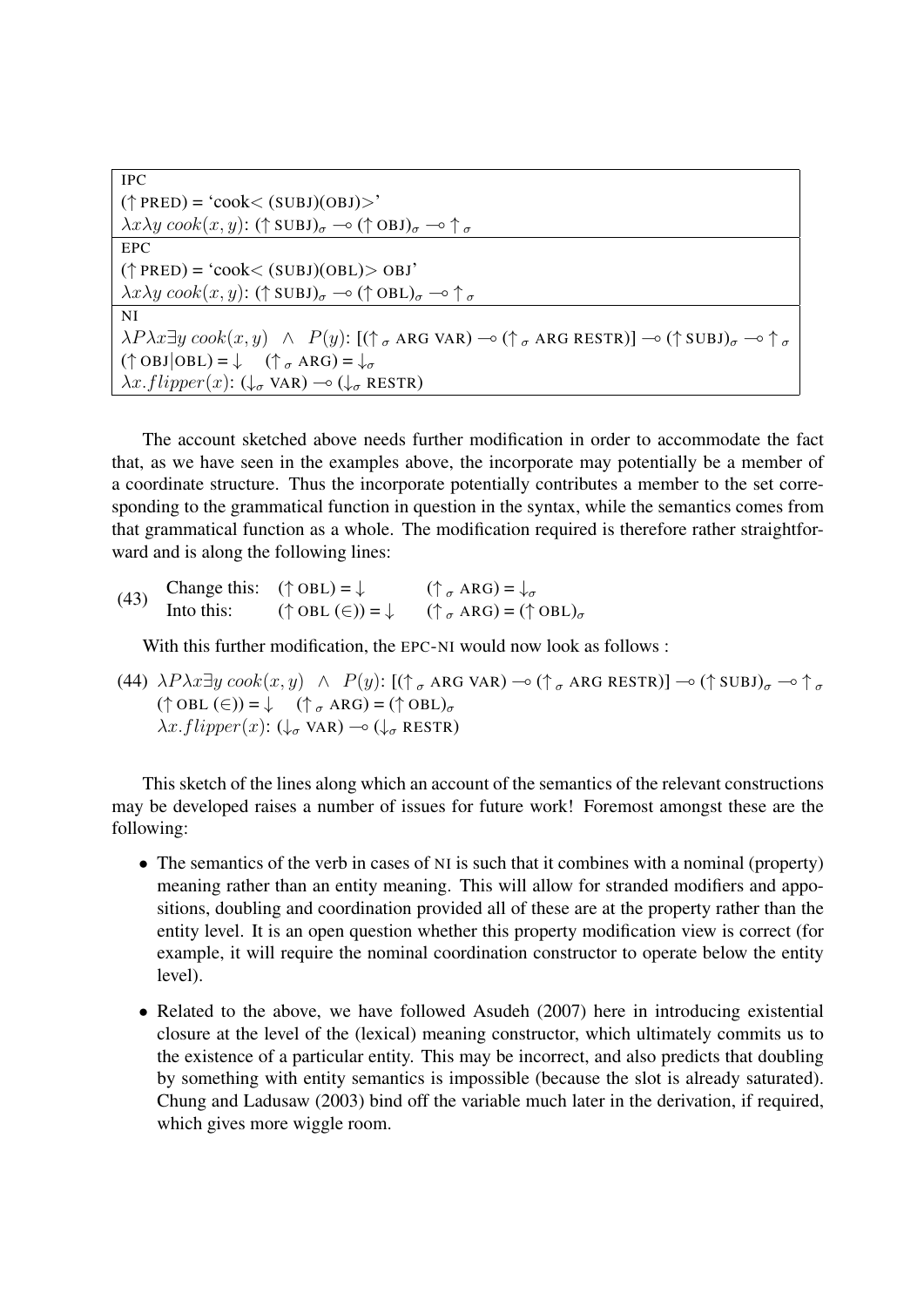- An alternative (outlined in Asudeh (2007) involves type-shifting the IN to produce a nominalisation of the property (of type e). The verbal constructor would then be effectively the same as in non-incorporating cases.
	- (45)  $\lambda x \lambda y \cosh(x, y)$ : ( $\uparrow \sigma$  ARG )  $\multimap$  ( $\uparrow$  SUBJ) $_{\sigma}$   $\multimap$   $\uparrow \sigma$  $(\uparrow$  OBL  $(\in)$ ) =  $\downarrow$  ( $\uparrow$   $_{\sigma}$  ARG) = ( $\uparrow$  OBL) $_{\sigma}$  $\lambda x.flipper(x): (\downarrow_{\sigma} \text{VAR}) \rightarrow (\downarrow_{\sigma} \text{RESTR})$  $\lambda P. \cap P: [(\downarrow_{\sigma} \text{VAR}) \multimap (\downarrow_{\sigma} \text{RESTR})] \multimap \downarrow_{\sigma}$

# 8 Conclusion

In this paper we have shown how it is possible to provide a comprehensive analysis of bodypart incorporation in Wubuy and in particular how existing analyses of different aspects of the grammar – external possession, incorporation, agreement and coordination – interact to provide a single analysis of the complex empirical facts - including an analysis of the coordination of external NPs with incorporated nominals. This approach highlights the strength of LFG in accommodating typologically diverse languages, and will have important implications for the analysis of polysynthetic languages cross-linguistically.

## References

- Ackerman, Farrell. 1990. The Morphological Blocking Principle and Oblique Pronominal Incorporation in Hungarian. In P. F. Katarzyna Dziwirek and E. Mej´ıas-Bikandi, eds., *Grammatical Relations: A Cross-Theoretical Perspective*, pages 1–20. Stanford, CA: CSLI Publications.
- Asudeh, Ash. 2007. Some notes on pseudo noun incorporation in Niuean. Unpublished, Carlton.
- Asudeh, Ash and Douglas Ball. 2005. Niuean incorporated nominals as non-projecting nouns. Presented at LSA, Oakland.
- Baker, Brett and Rachel Nordlinger. 2008. Noun-adjective compounds in Gunwinyguan languages. In M. Butt and T. H. King, eds., *Proceedings of LFG08 the Conference*. Stanford, CA: CSLI Publications: http://wwwcsli.stanford.edu/publications.
- Ball, Douglas. 2004. Pseudo noun incorporation and argument structure in Niuean. In M. Butt and T. H. King, eds., *Proceedings of the LFG04 Conference*, pages 1–20. Stanford, CA: CSLI Publications: http://wwwcsli.stanford.edu/publications.
- Barry Alpher, Nicholas Evans and Mark Harvey. 2003. Proto Gunwinyguan verb suffixes. In N. Evans, ed., *The Non-Pama-Nyungan languages of Northern Australia*, pages 305–352. Canberra: Pacific Linguistics.
- Bresnan, Joan. 2001. *Lexical Functional Syntax*. Oxford: Blackwell.
- Chung, Sandra and William A. Ladusaw. 2003. *Restriction and Saturation*. Boston, MA: MIT Press.
- Dalrymple, Mary. 2001. *Lexical Functional Grammar*, vol. 34 of *Syntax and Semantics*. New York, NY: Academic Press.